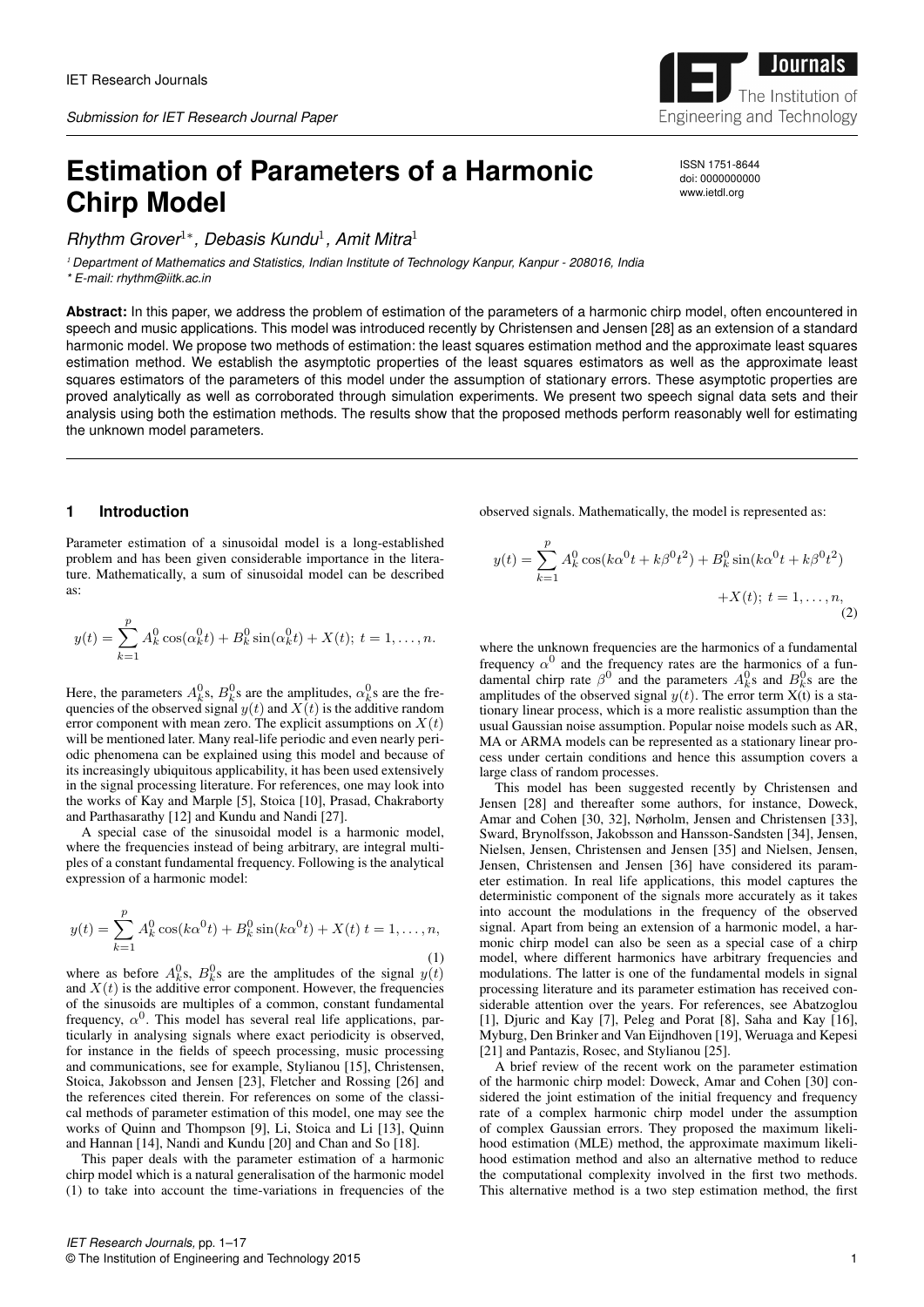step is to separate the signal to its harmonic components and the second is to estimate the parameters using least squares method given the phases of the harmonic components. Doweck, Amar and Cohen [32] proposed another two methods of estimation. The first method is based on high-order ambiguity function (HAF) which reduces the two dimensional optimisation problems into two onedimensional optimisation problems. The second method is a lowcomplexity method based on separate-estimate approach that they call Harmonic-SEES method. Through numerical experiments, they demostrate that the Harmonic-SEES method outperforms the one based on HAF approach. Nørholm, Jensen and Christensen [33] also consider the complex harmonic chirp model with additive complex Gaussian errors and proposed an iterative MLE method. They compared the performance of this model with the harmonic model based on the maximum a posteriori (MAP) model selection criterion for long segments. Sward, Brynolfsson, Jakobsson and Hansson-Sandsten [34] consider the same model and provide an iterative sparse reconstruction framework, which is an extension of the work done by Adalbjörnsson, Jakobsson and Christensen [29] on the harmonic model. Jensen, Nielsen, Jensen, Christensen and Jensen [35] consider a real-valued harmonic chirp model and provide an algorithm for computing an estimate to the ML estimator with much lower computational complexity using recursive matrix structures, the fast Fourier transform, and using a two-step approach that reduces the number of required function evaluations. Nielsen, Jensen, Jensen, Christensen and Jensen [36] proposed an accurate and robust fast method for harmonic chirp summation. In all the aforementioned works, it is shown that the proposed estimators achieve the Cramer Rao lower bound (CRLB), however there has been no study of the asymptotic properties of the proposed estimators.

The aim of this paper is two-fold. First, we consider a more general error structure, that is, we assume that  $X(t)$ s are from a stationary linear process. Because of this assumption, the model becomes more realistic as it takes into account the dependence structure that may be present in the errors in many practical situations. The explicit details of this assumption are provided in the next section. The second aim is to establish large sample properties of the studied estimators, namely consistency and asymptotic normality under the stationary assumptions on the error component.

Here, we mainly address the problem of parameter estimation of the model (2) using the least squares estimation method. These estimators are obtained by minimising the error sum of square defined in (3). Note that the model under consideration is a nonlinear time series regression model. Due to the highly non-linear nature of the model, apart from computational difficulty involved in finding the LSEs, one cannot study the finite sample statistic properties of these estimators as well. Thus, to assess the performance of the LSEs theoretically, one has to resort to their asymptotic behaviour under certain suitable assumptions. Moreover, deriving the asymptotic properties of these estimators is not quite straightforward as they do not satisfy the well-established results in literature, for instance, the sufficient conditions of consistency provided by Jennrich [3] or Wu [6]. Thus, the primary focus of this paper is to study the asymptotic properties of the LSEs under the assumption of stationary errors. These properties are proved analytically as well as corroborated through extensive simulation studies. It is also observed that under the special case of Gaussian errors, the asymptotic variances of the LSEs attain the asymptotic CRLBs.

We also discuss briefly the approximate least squares estimation method for the joint estimation of the fundamental frequency and the fundamental chirp rate. This method was first proposed by Walker [4] for estimating the parameters of a sinusoidal model. He obtained the asymptotic properties of approximate least squares estimators (ALSEs) under the assumption of independently and identically distributed (i.i.d.) errors with mean 0 and finite variance. Furthermore, Kundu and Nandi [17] and Grover, Kundu and Mitra [37, 38] extended this method to estimate the parameters of a 2-D sinusoidal model and a 1-D chirp model and 2-D chirp model, respectively. Under the assumption of stationary errors, they observed that the ALSEs of the unknown parameters have the same theoretical large sample properties as the corresponding LSEs. Moreover, the ALSEs have two remarkable features− firstly, they are computationally faster as compared to the LSEs and secondly, their consistency is obtained under weaker assumptions on the linear parameters than those required for the LSEs. Thus, it is indeed intriguing to investigate the properties of the ALSEs of the unknown parameters of the harmonic chirp model as well and see how they perform computationally in comparison with the LSEs. We observe that although theoretically the ALSEs have all the desirable properties of the LSEs, computationally the LSEs perform better than the ALSEs. This performance is compared in terms of the average estimates and the order of the biases and the variances of the estimates.

In the next section, we shall state the necessary model assumptions and develop statistical properties of the LSEs of the unknown parameters under these assumptions. In Section 3, we discuss the methodology to obtain the ALSEs and establish their statistical properties. We provide simulation results in Section 4 and in Section 5, we present two speech signal data sets and their analyses using the least squares estimation method as well as the approximate least squares estimation method. We conclude the paper in Section 6. All the proofs are provided in the appendices.

## **2 Least Squares Estimation Method**

The least squares estimators of the parameters can be obtained by minimising the following error sum of squares:

$$
Q(\boldsymbol{\theta}) = \sum_{t=1}^{n} \left( y(t) - \sum_{k=1}^{p} \{ A_k \cos(k\alpha t + k\beta t^2) + B_k \sin(k\alpha t + k\beta t^2) \} \right)^2,
$$
\n(3)

with respect to  $\theta$ , where  $\theta = (A_1, B_1, \dots, A_p, B_p, \alpha, \beta)$  is the parameter vector of the model. Henceforth, for brevity, we use matrix notation so that (3) can be rewritten as:

$$
Q(\boldsymbol{\theta}) = (\mathbf{Y} - \mathbf{Z}(\alpha, \beta)\boldsymbol{\phi})^{\top} (\mathbf{Y} - \mathbf{Z}(\alpha, \beta)\boldsymbol{\phi}).
$$

Here,  $\mathbf{Y} = \begin{bmatrix} y(1) & \cdots & y(n) \end{bmatrix}^\top$  is the observed data vector,  $\phi =$  $\begin{bmatrix} A_1 & B_1 & \cdots & A_p & B_p \end{bmatrix}^{\top}$  is the vector of linear parameters and the matrix  $\mathbf{Z}(\alpha, \beta)$  is defined as follows:

$$
\mathbf{Z}(\alpha, \beta) = \n\begin{bmatrix}\n\cos(\alpha + \beta) & \sin(\alpha + \beta) & \dots & \cos(p\alpha + p\beta) & \sin(p\alpha + p\beta) \\
\vdots & \vdots & \dots & \vdots & \vdots \\
\cos(n\alpha + n^2\beta) & \sin(n\alpha + n^2\beta) & \dots & \cos(p\alpha + pn^2\beta) & \sin(p\alpha + pn^2\beta)\n\end{bmatrix}
$$

Since  $\phi$  is a vector of linear parameters, for a given  $\alpha$  and  $\beta$  they can be estimated using simple linear regression by the separable regression technique of Richards [2] as follows:

$$
\widehat{\boldsymbol{\phi}}(\alpha,\beta) = [\mathbf{Z}(\alpha,\beta)^{\top} \mathbf{Z}(\alpha,\beta)]^{-1} \mathbf{Z}(\alpha,\beta)^{\top} \mathbf{Y}.
$$
 (5)

ı  $\perp$  $\vert \cdot$ 

The above equation allows one to reduce the error sum of squares function  $Q(\hat{\theta})$  as a function of only the non-linear parameters  $\alpha$  and  $\beta$ . Thus, the reduced error sum of squares function can be written as:

$$
R(\alpha, \beta) = (\mathbf{Y} - \mathbf{Z}(\alpha, \beta)\widehat{\boldsymbol{\phi}})^{\top} (\mathbf{Y} - \mathbf{Z}(\alpha, \beta)\widehat{\boldsymbol{\phi}})
$$
  
=  $\mathbf{Y}^{\top} (\mathbf{I} - \mathbf{P}_{\mathbf{Z}}(\alpha, \beta)) \mathbf{Y},$  (6)

where  $\mathbf{P}_{\mathbf{Z}}(\alpha, \beta) = \mathbf{Z}(\alpha, \beta) [\mathbf{Z}(\alpha, \beta)]^{\top} \mathbf{Z}(\alpha, \beta)]^{-1} \mathbf{Z}(\alpha, \beta)^{\top}$  is the projection matrix on the column space of the matrix  $\mathbf{Z}(\alpha, \beta)$ . The LSEs of  $\alpha^0$  and  $\beta^0$  are obtained by minimizing  $R(\alpha, \beta)$  with respect to  $\alpha$  and  $\beta$  simultaneously and once we have the estimators,  $\hat{\alpha}$  and  $\hat{\beta}$ , we can substitute them in (5) to get the linear parameter estimates.

In the subsequent subsections, we examine the asymptotic properties of these estimators under the following assumptions: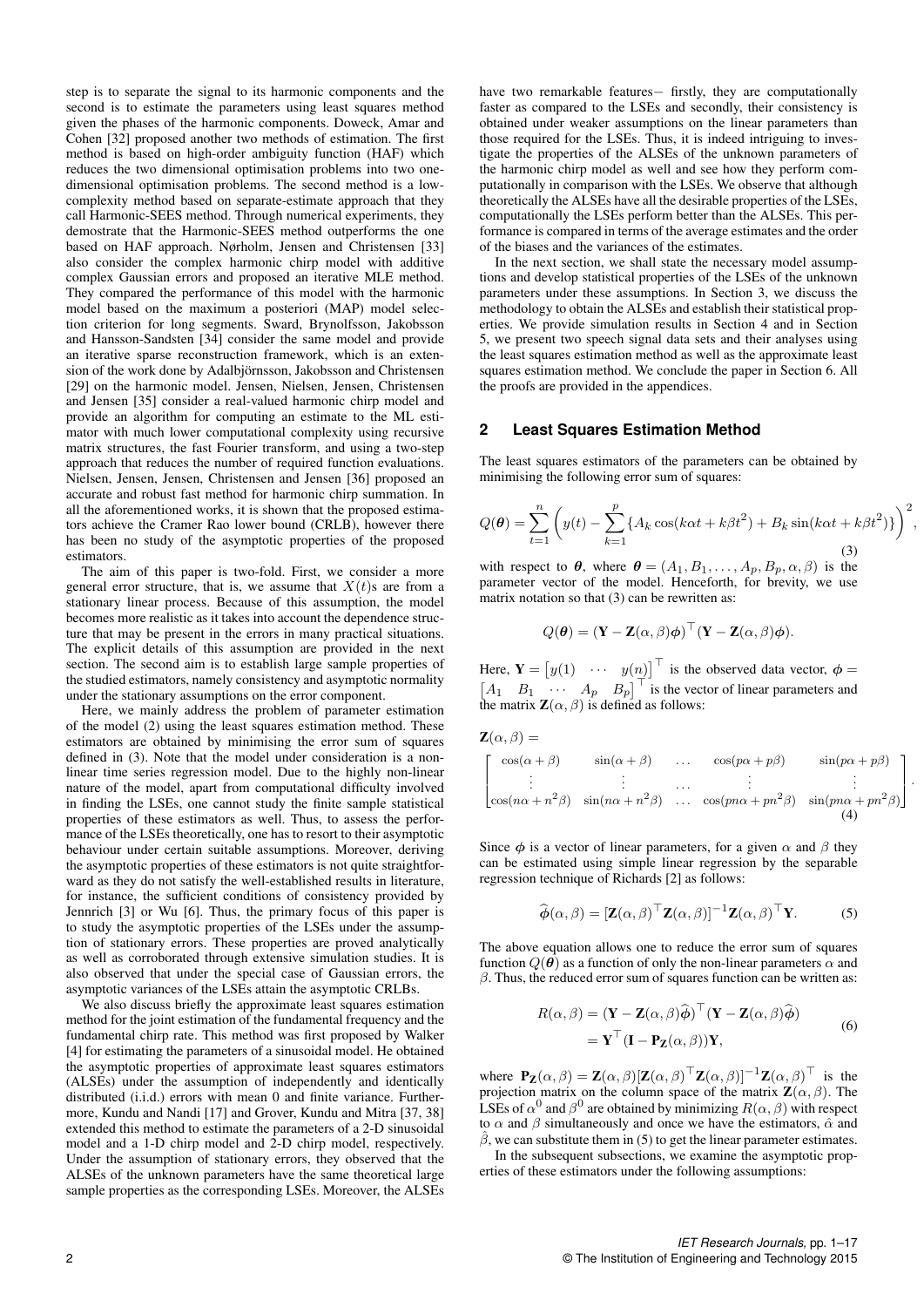**Assumption 1.** *The error random sequence*  $\{X(t)\}\$ *is a stationary linear process of the form:*

$$
X(t) = \sum_{j=-\infty}^{\infty} a(j)e(t-j).
$$
 (7)

*Here*  ${e(t); t \in \{0, \pm 1, \pm 2, \ldots\}}$  *is a sequence of i.i.d. random*  $variable$ s with  $E(e(t)) = 0$ ,  $V(e(t)) = \sigma^2$  and finite fourth moment *and* a(j)*s are real constants such that*

$$
\sum_{j=-\infty}^{\infty} |a(j)| < \infty.
$$

Equation (7) is a standard representation of a stationary linear process and covers a large class of stationary random processes.

 ${\bf Assumption~2.}$  *The true parameter vector*  $\boldsymbol{\theta^0}$  *is an interior point of*  $\Theta^{(1)} = [-K, K]^{2p} \times [0, \frac{\pi}{p}] \times [0, \frac{\pi}{p}]$ . Here,  $K > 0$  is a real num*ber.*

**Theorem 1.** *Under the assumptions* 1 *and* 2,  $\hat{\theta}$ , *the LSE of*  $\theta^0$  *is a strongly consistent estimator of* θ 0 *, that is,*

$$
\hat{\theta} \xrightarrow{a.s.} \theta^0 \text{ as } n \to \infty.
$$

*Proof:* See Appendix 8.1.

Theorem 2. *Under the assumptions* 1 *and* 2*, if the number of components of the fitted model is more than the actual number of components, p, then for*  $k > p$ ,  $\hat{A}_k \to 0$  *a.s. and*  $\hat{B}_k \to 0$  *a.s.* 

*Proof:* See Appendix 8.1.

Theorem 3. *Under the assumptions* 1 *and* 2*,*

$$
(\hat{\theta} - \theta^0)\mathbf{D}^{-1} \to \mathcal{N}_{2p+2}(0, 2c\sigma^2 \mathbf{\Sigma}) \text{ as } n \to \infty.
$$
  
Here,  $\mathbf{D} = \text{diag}(\underbrace{\frac{1}{\sqrt{n}}, \dots, \frac{1}{\sqrt{n}}}_{2p \text{ times}}, \frac{1}{n\sqrt{n}}, \frac{1}{n^2\sqrt{n}}),$   
 $c = \sum_{j=-\infty}^{\infty} a^2(j)$  and the matrix

 $\boldsymbol{\Sigma}^{-1} = \begin{bmatrix} \boldsymbol{I}_{2p} & \boldsymbol{\Sigma}_{12} \ \boldsymbol{\Sigma}_1 & \boldsymbol{\Sigma}_2 \end{bmatrix}$  $\Sigma_{21}$   $\Sigma_{22}$ . .

*Here,*  $I_{2p}$  *is the identity matrix of order*  $2p$ *,* 

$$
\mathbf{\Sigma}_{12} = \begin{bmatrix} \frac{B_1^0}{2} & \cdots & p\frac{B_p^0}{2} & -\frac{A_1^0}{2} & \cdots & -p\frac{A_p^0}{2} \\ \frac{B_1^0}{3} & \cdots & p\frac{B_p^0}{3} & -\frac{A_1^0}{3} & \cdots & -p\frac{A_p^0}{3} \end{bmatrix}^{\top}
$$

$$
\mathbf{\Sigma}_{21} = \mathbf{\Sigma}_{12}^{\top}
$$

*and*

$$
\pmb{\Sigma}_{22} = \begin{bmatrix} \frac{\sum\limits_{k=1}^p k^2 (A_k^{0\,2} + B_k^{0\,2})}{3} & \frac{\sum\limits_{k=1}^p k^2 (A_k^{0\,2} + B_k^{0\,2})}{4} \\ \frac{\sum\limits_{k=1}^p k^2 (A_k^{0\,2} + B_k^{0\,2})}{4} & \frac{\sum\limits_{k=1}^p k^2 (A_k^{0\,2} + B_k^{0\,2})}{5} \end{bmatrix}.
$$

*Proof:* See Appendix 8.2.

## **3 Approximate Least Squares Estimation Method**

In this section, we consider another method of parameters estimation and we call it as the approximate least squares estimation method. This method is based on the idea of the periodogram estimators, one of the most popular methods of estimation of the frequencies of a sinusoidal model.

First we define the periodogram-type function and explain how to obtain the ALSEs and then we study different asymptotic properties of these estimators under the assumption of stationary errors. Using the following lemma proved by Lahiri [31]:

**Lemma 1.** For 
$$
\omega_1, \omega_2, \omega'_1, \omega'_2 \in (0, \pi)
$$
:  
\n1.  $\lim_{n \to \infty} \frac{1}{n} \sum_{t=1}^n \cos(\omega_1 t + \omega_2 t^2) = \lim_{n \to \infty} \frac{1}{n} \sum_{t=1}^n \sin(\omega_1 t + \omega_2 t^2) =$   
\n0  
\n2.  $\lim_{n \to \infty} \frac{1}{n^{k+1}} \sum_{t=1}^n t^k \cos^2(\omega_1 t + \omega_2 t^2) = \frac{1}{2(k+1)}$   
\n3.  $\lim_{n \to \infty} \frac{1}{n^{k+1}} \sum_{t=1}^n t^k \sin^2(\omega_1 t + \omega_2 t^2) = \frac{1}{2(k+1)}$   
\n4.  $\lim_{n \to \infty} \frac{1}{n^{k+1}} \sum_{t=1}^n t^k \sin(\omega_1 t + \omega_2 t^2) \cos(\omega_1 t + \omega_2 t^2) = 0$   
\nFor  $(\omega_1, \omega_2) \neq (\omega'_1, \omega'_2)$ ,

1. 
$$
\lim_{n \to \infty} \frac{1}{n^{k+1}} \sum_{t=1}^{n} t^k \sin(\omega_1 t + \omega_2 t^2) \sin(\omega'_1 t + \omega'_2 t^2) = 0
$$
  
2. 
$$
\lim_{n \to \infty} \frac{1}{n^{k+1}} \sum_{t=1}^{n} t^k \cos(\omega_1 t + \omega_2 t^2) \cos(\omega'_1 t + \omega'_2 t^2) = 0
$$
  
3. 
$$
\lim_{n \to \infty} \frac{1}{n^{k+1}} \sum_{t=1}^{n} t^k \sin(\omega_1 t + \omega_2 t^2) \cos(\omega'_1 t + \omega'_2 t^2) = 0
$$

equation (6) can be written as:

$$
R(\alpha, \beta) = \mathbf{Y}^\top \mathbf{Y} - 2I(\alpha, \beta) + o(1)
$$

where,

 $\Box$ 

 $\Box$ 

,

 $\Box$ 

$$
I(\alpha, \beta) = \frac{1}{n} \mathbf{Y}^\top \mathbf{Z}(\alpha, \beta) \mathbf{Z}(\alpha, \beta)^\top \mathbf{Y}.
$$
 (8)

Since the difference between the reduced error sum of squares function,  $R(\alpha, \beta)$ , and the periodogram-type function  $I(\alpha, \beta)$  is  $O(1)$  as  $n \to \infty$ , minimising the former is equivalent to maximising the latter. This result is an extension of the one obtained by Walker [4] for the sinusoidal model. Here, the function  $f = o(1)$  means  $f \to 0$  a.s. and  $f = O(1)$  means  $f \le c_0$  a.s., where  $c_0$  is some finite constant. The estimators obtained by maximising  $I(\alpha, \beta)$  with respect to  $\alpha$ and  $\beta$  simultaneously are called the ALSEs of  $\alpha^0$  and  $\beta^0$ . The linear parameter estimates can be obtained by plugging-in the non-linear parameter estimates and using Lemma 1 in (5).

Under the same assumption on the error component  $X(t)$  (see Assumption 1) and the following assumption on the parameters:

**Assumption 3.** The true parameter vector, 
$$
\theta^0
$$
 is an interior point  
of  $\Theta^{(2)} = (-\infty, \infty)^{2p} \times [0, \frac{\pi}{p}] \times [0, \frac{\pi}{p}],$ 

we examine the asymptotic properties of the ALSEs and the obtained results are provided below.

**Theorem 4.** *Under the assumptions* 1 *and* 3,  $\tilde{\theta}$ , *the ALSE of*  $\theta^0$  *is a strongly consistent estimator of* θ 0 *, that is,*

$$
\tilde{\theta} \xrightarrow{a.s.} \theta^0 \text{ as } n \to \infty.
$$

*Proof:* See Appendix 8.3.

 $\Box$ 

*IET Research Journals,* pp. 1–17 © The Institution of Engineering and Technology 2015 3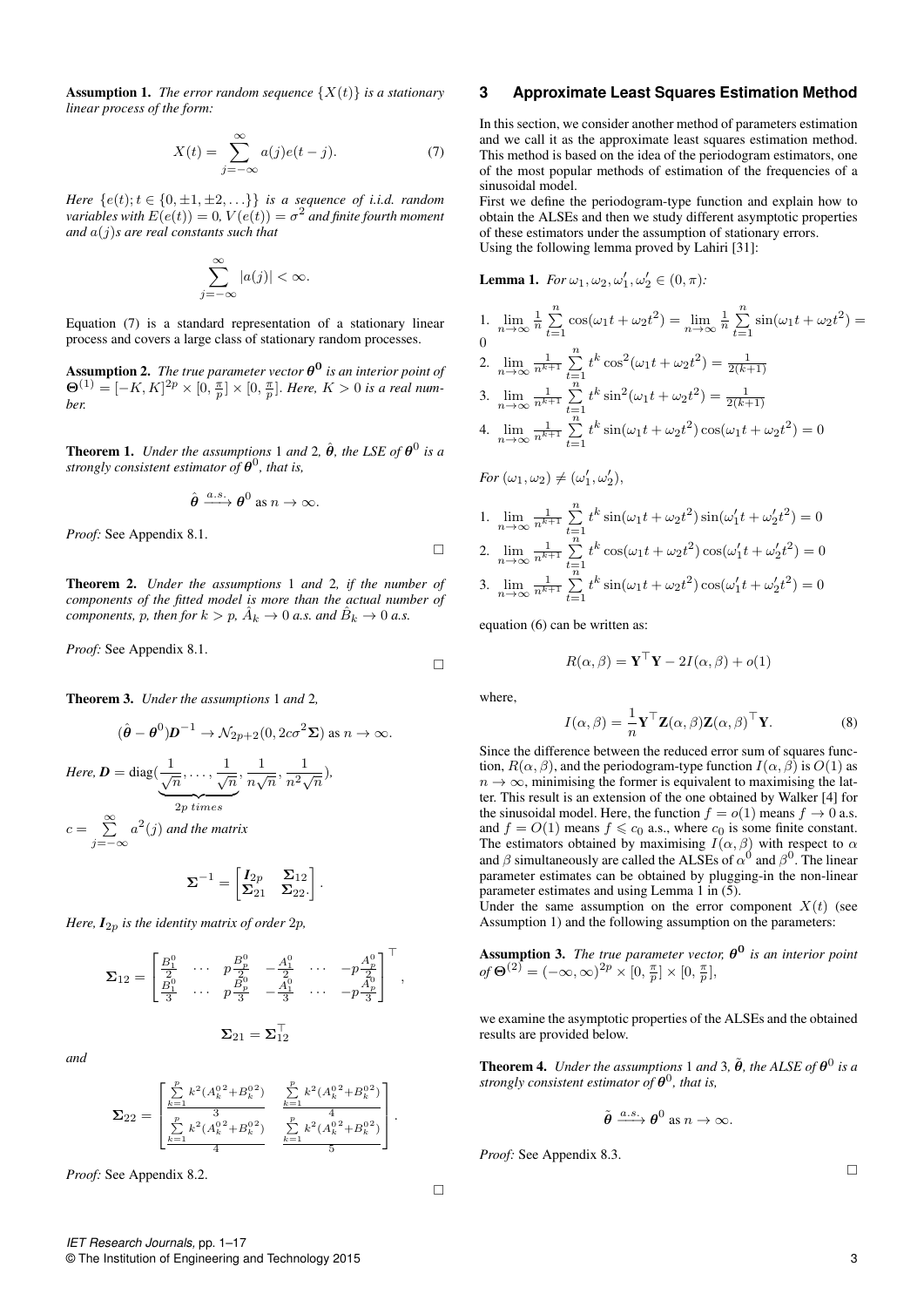Theorem 5. *Under the assumptions* 1 *and* 2*, if the number of components of the fitted model is more than the actual number of components, p, then for*  $k > p$ ,  $\tilde{A}_k \to 0$  *a.s. and*  $\tilde{B}_k \to 0$  *a.s.* 

*Proof:* This proof follows from the proof of Theorem 2.

Theorem 6. *Under the assumptions* 1 *and* 3*,*

$$
(\tilde{\boldsymbol{\theta}} - \boldsymbol{\theta}^0)\boldsymbol{D}^{-1} \stackrel{d}{=} (\hat{\boldsymbol{\theta}} - \boldsymbol{\theta}^0)\boldsymbol{D}^{-1} \text{ as } n \to \infty.
$$

*Here the diagonal matrix, D and* c *are same as defined in Theorem* 3*.*

*Proof:* See Appendix 8.4.

$$
\Box
$$

 $\Box$ 

## **4 Simulation Studies**

We conduct extensive simulation studies for the joint estimation of the fundamental frequency and fundamental chirp rate using the suggested estimation methods. Here, we report the results obtained for the following simulated harmonic chirp model:

$$
y(t) = \sum_{k=1}^{p} A_k^0 \cos(k\alpha^0 t + k\beta^0 t^2) + B_k^0 \sin(k\alpha^0 t + k\beta^0 t^2) + X(t); t = 1, ..., n,
$$

with the following true values of the amplitudes:

$$
A_1^0 = 3.5
$$
,  $A_2^0 = 3.2$ ,  $A_3^0 = 2.5$ ,  $A_4^0 = 1.75$ ,  
 $B_1^0 = 2.8$ ,  $B_2^0 = 2.5$ ,  $B_3^0 = 1.5$ ,  $B_4^0 = 1$ .

We consider two different error structures for data generation:

$$
X(t) = \epsilon(t) + 0.8\epsilon(t - 1),
$$
  

$$
X(t) = 0.8X(t - 1) + \epsilon(t),
$$

where  $\epsilon(t) \sim \mathcal{N}(0, \sigma^2)$ . For the first set of simulation experiments, we choose  $\alpha = 0.03$ ,  $\beta = 0.003$ ,  $\sigma = 0.5$  and consider different sample lengths,  $n = 125, 250, 500, 1000$  and 2000. In the second set of experiments, we fix the sample length at  $n = 500$  and with the same values of  $\alpha$  and  $\beta$  as in the previous set of simulations, we vary standard deviation,  $\sigma = 0.01, 0.1, 0.5, 1$  and 2. Next, we assess the performance of the estimators for different values of  $\alpha = 0.01, 0.02, 0.03, 0.04$  and 0.05. In these set of numericals, we choose  $\beta = 0.003$ ,  $\sigma = 0.5$  and  $n = 500$ . And lastly, for fixed values of  $\alpha = 0.03$ ,  $\sigma = 0.5$  and  $n = 500$ , we perform the experiments by varying  $\beta = 0.001, 0.002, 0.003, 0.004$  and 0.005. The number of runs for each set of experiments is chosen to be 1000. Apart from the above set of experiments, we evaluated the performance of the proposed estimators on the same model with several other prefixed values of the parameters. These results are reported in the form of root mean square errors (RMSEs). Due to space constraint, the results are reported for some of them, however it is important to note that for different set of experiments, the experimental results are consistent with those reported here and are at par with the theoretically derived results.

Figures 1, 2, 3, 4 and 5 show the effect of sample length on the performance of the LSEs as well as the ALSEs of the parameters of the model. It can be seen that as  $n$  increases, the RMSEs of the estimates decrease, thus validating the consistency property of the estimators. The RMSEs of the LSEs match quite well with the square root of theoretical asymptotic variances for both linear and non-linear parameters. The RMSEs of ALSEs of the non-linear parameters are reasonably close to those of LSEs and hence to the corresponding asymptotic standard deviations. However, for the linear parameters, the performance of ALSEs is unstable.

In Figures 6, 7, 8, 9 and 10, we assess the performance of the estimates with varying signal-to-noise ratio (SNR) on the x-axis. As seen from the plots, the RMSEs of both the estimates decrease as the SNR increases, which is expected. Also, the RMSEs of the LSEs are found to be in good agreement with the asymptotic results. It is also observed that the RMSEs of the ALSEs do not change significantly with increasing SNR, particularly for the linear parameters.

Finally, in Figures 11, 13, 14, 15, 16 and 17, 18, 19, 20, 21, we evaluate the performance of the estimators with respect to varying  $\alpha$  and  $\beta$  on the x-axis, respectively. These plots show that the estimation accuracy of the LSEs for different values of  $\alpha$  and  $\beta$  is quite balanced and at par with the corresponding asymptotic results. Also, the ALSEs perform well but the behaviour of the ALSEs seems erratic with varying  $\alpha$  and  $\beta$ .

It is evident that the LSEs outperforms the ALSEs across all sample sizes, SNR values and the parameter values. Moreover, the RMSEs of LSEs almost coincide with the square root of theoretically derived asymptotic variances which is used here as the benchmark for the estimation accuracy.

#### **5 Data Analysis**

In this section, we present the analyses of two real life data sets. These data sets are speech signal data sets, 'u:' and 'a:' (vowel sounds) produced by a sound instrument at the Speech Signal Processing laboratory of Indian Institute of Technology, Kanpur. We fit a harmonic chirp model to these data sets using both the least squares and the approximate least squares estimation methods. To estimate the number of chirps present in the signal, we use the following Bayesian Information Criterion (BIC):

$$
BIC(k) = n \ln(SS_{res}(k)) + 2(2k + 2) \ln(n); k = 1, ..., J.
$$

Here,  $SS_{res}(k)$ , is the residual sum of squares when there are k components present in the signal, which decreases as  $k$  increases and the second term,  $2(2k+2) \ln(n)$ , is the penalty term, and for a fixed n, it increases as  $k$  increases. Assuming that the maximum number of components can be  $J$ , we choose the estimate of  $p$  corresponding to the minimum value of  $BIC(k)$ . In Figure 22, we plot the  $BIC(k)$ values for  $k = 3, \ldots, 12$ . The purple solid line in the figure represents the BIC curve for the data set 'u:' when the estimates are obtained using least squares estimation method and the pink dashed line represents the BIC curve for the same data set when approximate least squares estimation method is used. It is evident from the plot, that we choose the estimate of  $p$  as 9 when the LSEs are used and 8 when the ALSEs are used.

Similarly, for the second data set 'a:', we plot the BIC curve (see Figure 23) and we choose the estimate of  $p$  as 9 in case of the LSEs and 7 in case of the ALSEs. Once we have the estimate of the number of components, we estimate the other parameters of the deterministic component of the model, the amplitudes, the fundamental frequency and the fundamental frequency rate using the LSEs and the ALSEs. Using these estimates, we obtain the fitted values.

In Figure 24, the first subplot represents the original signal 'a:' along with the estimated signals using both the least squares and the approximate least squares estimation method in the time domain. It can be seen that both the fittings estimate the original signal quite accurately, except at certain peaks and depressions. The subplot to its right, shows the amplitude versus frequency plot for the same data set. Although certain low frequencies are not resolved, the estimated models capture the intermediate frequencies very well. The plots in the next row of the figure, represent the corresponding signals for data set 'u:'. It can be seen that the fittings match very well with the original signal in the time domain. Moreover, the estimated models capture the lower order frequencies quite precisely.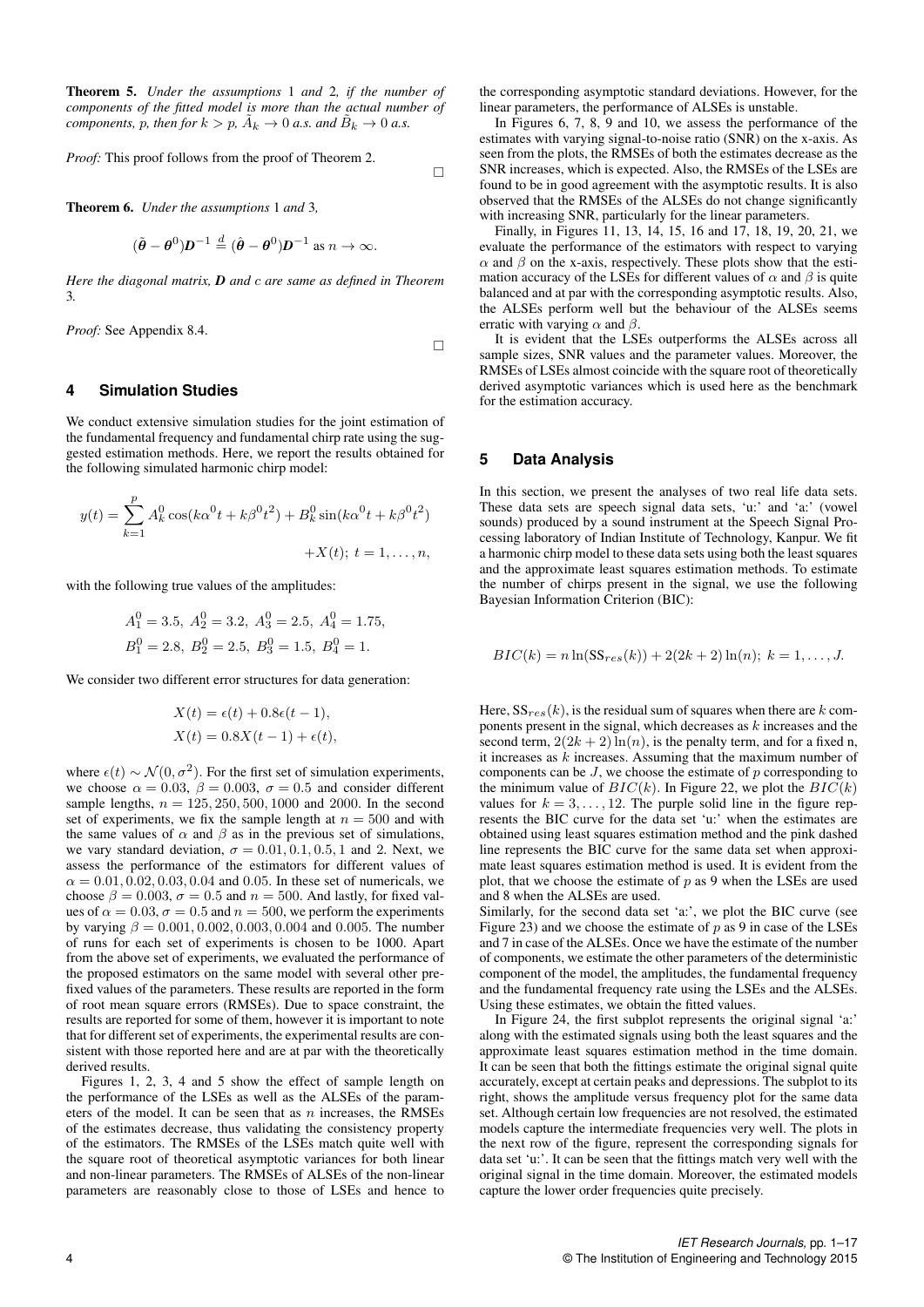

**Fig. 1**: In each sub-plot the solid line represents the theoretical asymptotic variances of the estimators, the dashed line represents the RMSEs of the LSEs and the dotted line represents the RMSEs of the ALSEs of the non-linear parameters of the underlying simulated multiple-component model versus the sample length  $n$ .



**Fig. 2**: In each sub-plot the solid line represents the theoretical asymptotic variances of the estimators, the dashed line represents the RMSEs of the LSEs and the dotted line represents the RMSEs of the ALSEs of parameters  $A_1^0$  and  $B_1^0$  of the underlying simulated multiple-component model versus the sample length  $n$ .



**Fig. 3**: In each sub-plot the solid line represents the theoretical asymptotic variances of the estimators, the dashed line represents the RMSEs of the LSEs and the dotted line represents the RMSEs of the ALSEs of parameters  $A_2^0$  and  $B_2^0$  of the underlying simulated multiple-component model versus the sample length  $n$ .

## **6 Conclusion**

The aim of this paper has been two-fold. First, we considered a more general error structure than the usual Gaussian assumption. Because of this assumption, the model is more realistic as it takes into account the dependence structure that may be present in the errors in many practical situations. The second aim was to establish large-sample properties of the LSEs and the ALSEs under the stationary assumptions on the error component. We observed that both types of estimators are strongly consistent. It is also observed that the order of asymptotic variances of the amplitudes estimators is  $n^{-1}$  and that of the fundamental frequency and fundamental chirp rate estimators are  $n^{-3}$  and  $n^{-5}$  respectively. In fact, both the LSEs and the ALSEs have the same asymptotic distribution. Moreover, under the special case of Gaussian errors, the asymptotic variances

of the proposed estimators attain the CRLB. By means of numerical simulations, we evaluate the performance of LSEs and ALSEs and observe that LSEs outperform ALSEs. We have also analysed two speech signal data sets to exemplify the implementation and effectiveness of the two methods to fit a harmonic chirp model in a practical situation. The outcomes of these data analyses are quite encouraging.

There are many other methods for dealing with this problem of parameter estimation. For example, Tsakonas et al. [22] proposed a filtering method for this purpose. However, they assume that the errors are white Gaussian which is usually unrealistic in practice and no theoretical properties such as consistency are established for the proposed method. It will be interesting to extend the method for colored noise and establish theoretical properties of their method.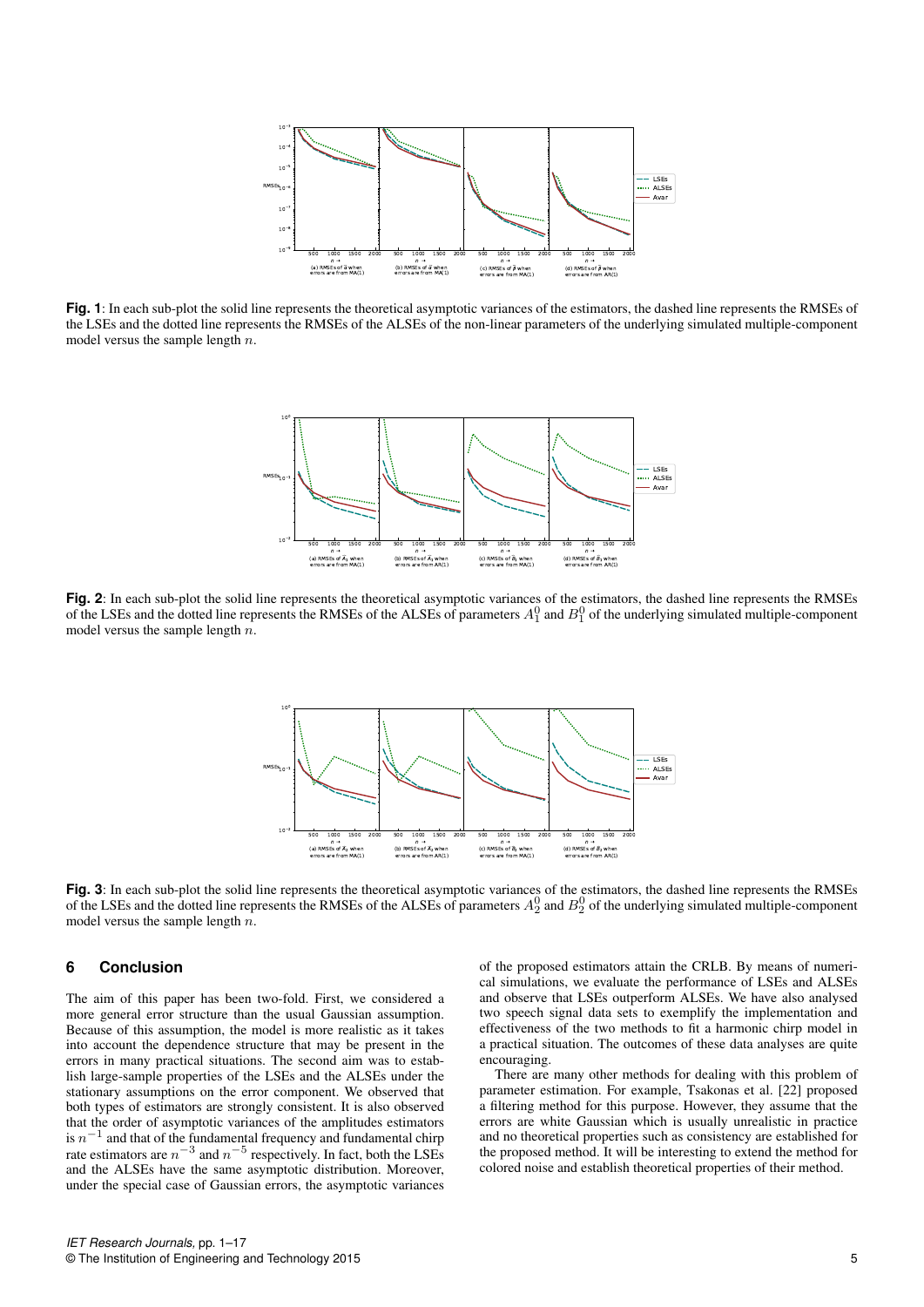

**Fig. 4**: In each sub-plot the solid line represents the theoretical asymptotic variances of the estimators, the dashed line represents the RMSEs of the LSEs and the dotted line represents the RMSEs of the ALSEs of parameters  $A_3^0$  and  $B_3^0$  of the underlying simulated multiple-component model versus the sample length  $n$ .



**Fig. 5**: In each sub-plot the solid line represents the theoretical asymptotic variances of the estimators, the dashed line represents the RMSEs of the LSEs and the dotted line represents the RMSEs of the ALSEs of parameters  $A_4^0$  and  $B_4^0$  of the underlying simulated multiple-component model versus the sample length  $n$ .



**Fig. 6**: In each sub-plot the solid line represents the theoretical asymptotic variances of the estimators, the dashed line represents the RMSEs of the LSEs and the dotted line represents the RMSEs of the ALSEs of the non-linear parameters of the underlying simulated multiple-component model versus SNR.

## **7 Acknowledgements**

The authors would like to thank the unknown reviewers for their constructive comments which have helped to improve the manuscript significantly. Part of the work of the second author has been supported by a research grant from the Science and Engineering Research Board, Government of India.

## **8 Appendices**

#### *8.1 Proof of consistency of the LSEs*

To prove Theorem 1, we need the following lemma:

Lemma 2. *Consider the following set:*

$$
S_{\delta} = \{ \theta : \theta \in \Theta^{(1)}; \ |A_k - A_k^0| > \delta \text{ or } |B_k - B_k^0| > \delta \text{ or } |A - \alpha^0| > \delta \text{ or } |\beta - \beta^0| > \delta \text{ for any } k = 1, \dots, p \}.
$$

*If for some*  $\delta > 0$ *,* 

$$
\liminf_{n \to \infty} \inf_{\theta} \frac{1}{n} (Q(\theta) - Q(\theta^0)) > 0
$$
\n(9)

then  $\hat{\boldsymbol{\theta}} = \arg \min Q(\boldsymbol{\theta})$ , is a strongly consistent estimator of  $\boldsymbol{\theta}^0$ . θ *The notations* lim inf *and* inf *denote limit infimum and infimum of a function, respectively.*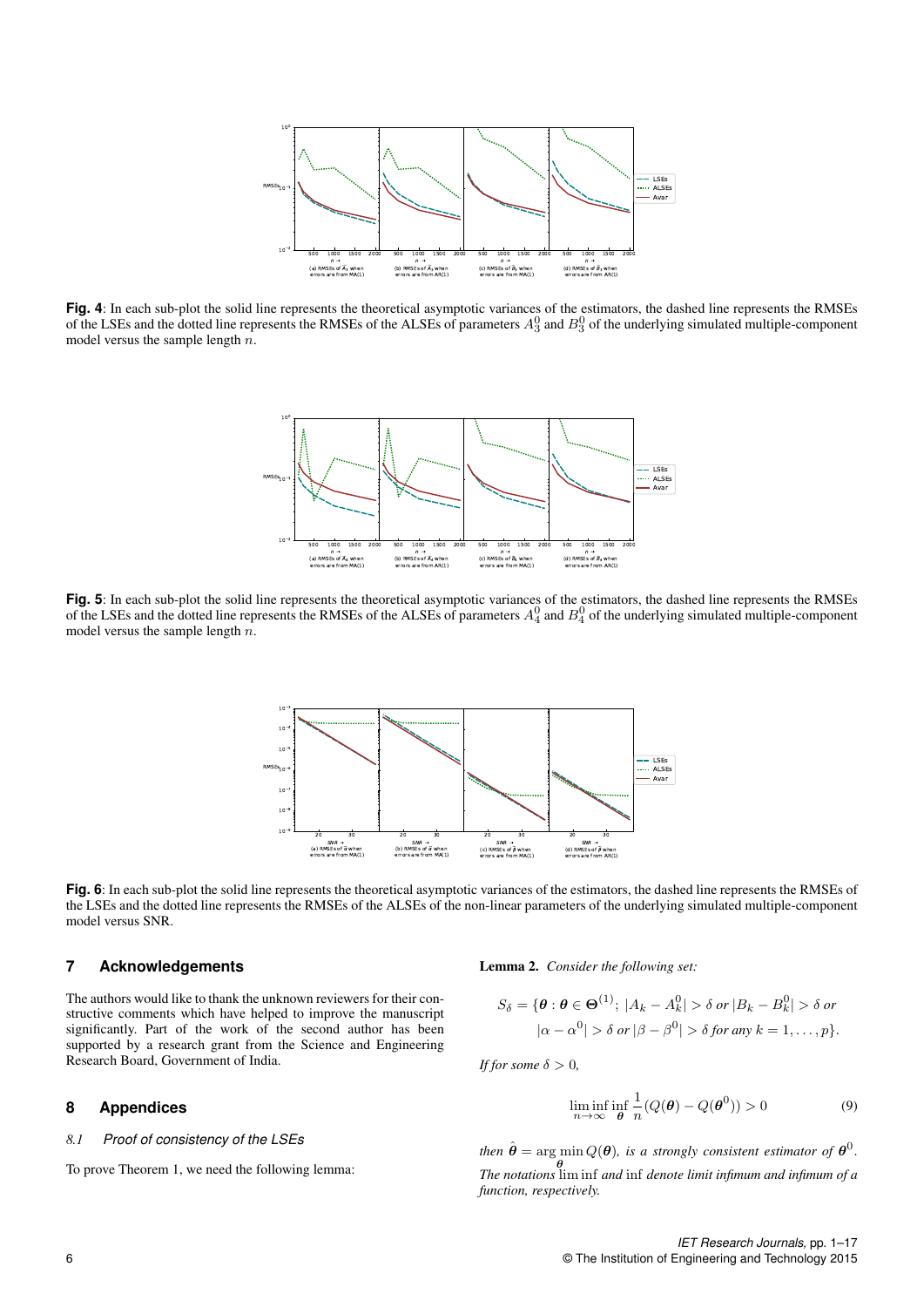

**Fig. 7**: In each sub-plot the solid line represents the theoretical asymptotic variances of the estimators, the dashed line represents the RMSEs of the LSEs and the dotted line represents the RMSEs of the ALSEs of parameters  $A_1^0$  and  $B_1^0$  of the underlying simulated multiple-component model versus SNR.



**Fig. 8**: In each sub-plot the solid line represents the theoretical asymptotic variances of the estimators, the dashed line represents the RMSEs of the LSEs and the dotted line represents the RMSEs of the ALSEs of parameters  $A_2^0$  and  $B_2^0$  of the underlying simulated multiple-component model versus SNR.



**Fig. 9**: In each sub-plot the solid line represents the theoretical asymptotic variances of the estimators, the dashed line represents the RMSEs of the LSEs and the dotted line represents the RMSEs of the ALSEs of parameters  $A_3^0$  and  $B_3^0$  of the underlying simulated multiple-component model versus SNR.

*Proof:* Here in this proof we denote  $Q(\theta)$  by  $Q_n(\theta)$  and  $\theta$  by  $\theta_n$  to emphasize the point that they depend on  $n$ . Now, suppose that (9) is true and  $\hat{\theta}$  is not a consistent estimator of  $\theta^0$ , therefore there exists a  $\delta > 0$  and a subsequence  $\{n_j\}$  of  $\{n\}$  such that:

$$
\hat{\boldsymbol{\theta}}_{n_j} \in S_{\delta} \ \forall \ j = 1, 2, \dots
$$

Note that when  $n = n_j$ ,  $\hat{\theta}_{n_j}$  is the least squares estimators of  $\theta^0$ , that is, it minimises  $Q(\boldsymbol{\theta})$ , therefore:

$$
Q_{n_j}(\hat{\boldsymbol{\theta}}_{n_j}) \leq Q_{n_j}(\boldsymbol{\theta}^0). \tag{10}
$$

However, since (9) holds true, there exists a  $J_0$ , such that  $\forall j > J_0$ 

$$
Q_{n_j}(\hat{\boldsymbol{\theta}}_{n_j}) - Q_{n_j}(\boldsymbol{\theta}^0) > 0 \ a.s.
$$

which is a contradiction to  $(10)$ .

 $\Box$ 

*Proof of Theorem* 1*:* Consider the following difference:

$$
\frac{1}{n}(Q(\theta) - Q(\theta^{0})) = \frac{1}{n} \sum_{t=1}^{n} \left( \sum_{k=1}^{p} \{A_{k}^{0} \cos(k\alpha^{0} t + k\beta^{0} t^{2}) + B_{k}^{0} \sin(k\alpha^{0} t + k\beta^{0} t^{2})\} - \sum_{k=1}^{p} \{A_{k} \cos(k\alpha t + k\beta t^{2}) + B_{k} \sin(k\alpha t + k\beta t^{2})\} \right)^{2} + \frac{2}{n} \sum_{t=1}^{n} X(t) \left( \sum_{k=1}^{p} \{A_{k}^{0} - A_{k}^{0} \cos(k\alpha t + k\beta t^{2})\} + \frac{2}{n} \sum_{t=1}^{n} \left( \sum_{k=1}^{p} \{A_{k}^{0} - A_{k}^{0} \cos(k\alpha t + k\beta t^{2})\} + \frac{2}{n} \sum_{t=1}^{n} \left( \sum_{k=1}^{p} \{A_{k}^{0} - A_{k}^{0} \cos(k\alpha t + k\beta t^{2})\} + \frac{2}{n} \sum_{k=1}^{n} \left( \sum_{k=1}^{n} \{A_{k}^{0} - A_{k}^{0} \cos(k\alpha t + k\beta t^{2})\} + \frac{2}{n} \sum_{k=1}^{n} \left( \sum_{k=1}^{n} \{A_{k}^{0} - A_{k}^{0} \cos(k\alpha t + k\beta t^{2})\} + \frac{2}{n} \sum_{k=1}^{n} \left( \sum_{k=1}^{n} \{A_{k}^{0} - A_{k}^{0} \cos(k\alpha t + k\beta t^{2})\} + \frac{2}{n} \sum_{k=1}^{n} \left( \sum_{k=1}^{n} \{A_{k}^{0} - A_{k}^{0} \cos(k\alpha t + k\beta t^{2})\} + \frac{2}{n} \sum_{k=1}^{n} \left( \sum_{k=1}^{n} \{A_{k}^{0} - A_{k}^{0} \cos(k\alpha t + k\beta t^{2})\} + \frac{2}{n} \sum_{k=1}^{n} \left( \sum_{k=1}^{n} \{A_{k}^{0} - A_{k}^{0} \cos(k\alpha t + k\beta t^{2})\} + \frac{2}{n} \sum_{k=1}
$$

*IET Research Journals,* pp. 1–17 © The Institution of Engineering and Technology 2015 7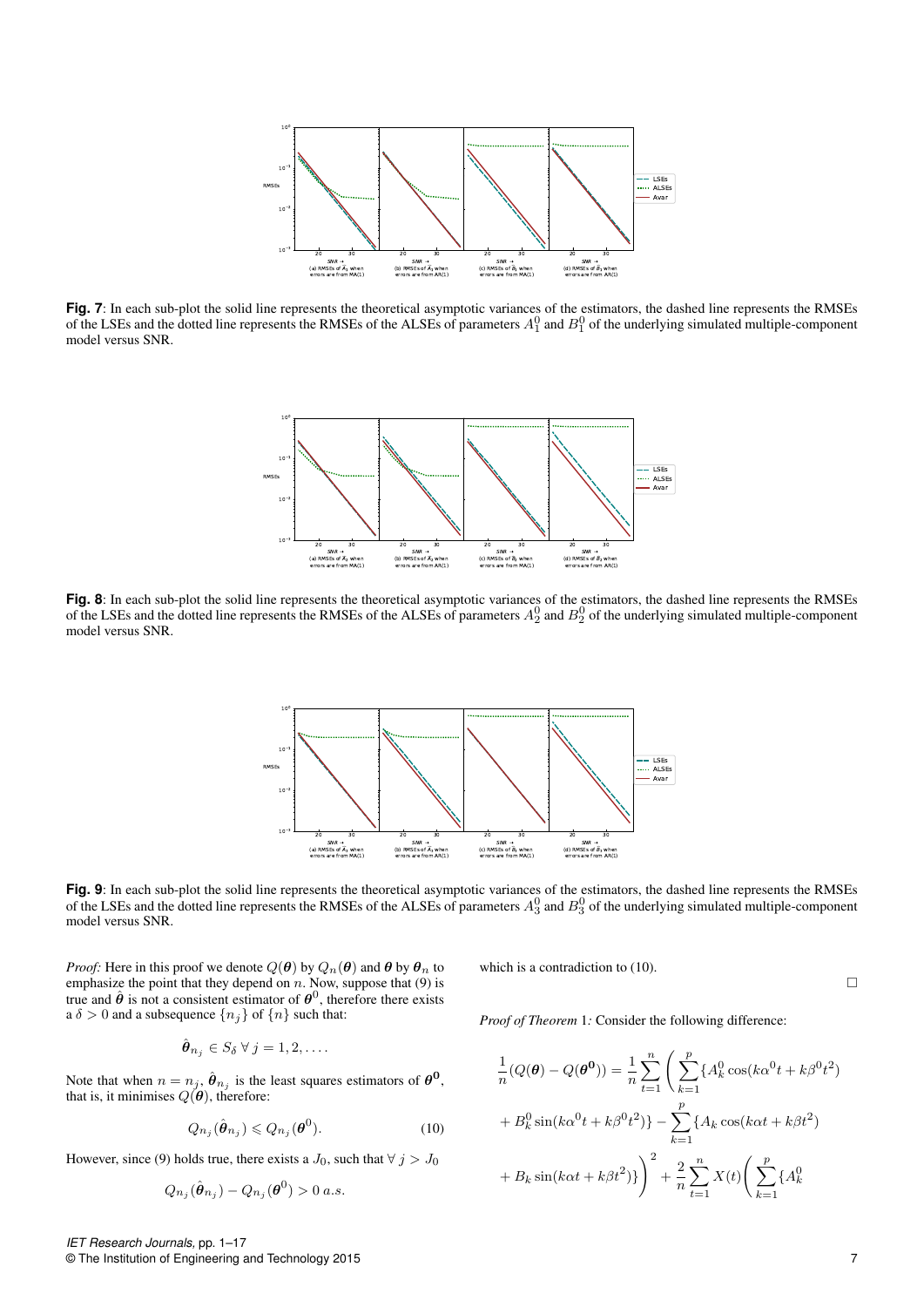

**Fig. 10**: In each sub-plot the solid line represents the theoretical asymptotic variances of the estimators, the dashed line represents the RMSEs of the LSEs and the dotted line represents the RMSEs of the ALSEs of parameters  $A_4^0$  and  $B_4^0$  of the underlying simulated multiple-component model versus SNR.



**Fig. 11**: In each sub-plot the solid line represents the theoretical asymptotic variances of the estimators, the dashed line represents the RMSEs of the LSEs and the dotted line represents the RMSEs of the ALSEs of the non-linear parameters of the underlying simulated multiple-component model versus different values of frequency parameter  $\alpha^0$ .



**Fig. 12**: In each sub-plot the solid line represents the theoretical asymptotic variances of the estimators, the dashed line represents the RMSEs of the LSEs and the dotted line represents the RMSEs of the ALSEs of parameters  $A_1^0$  and  $B_1^0$  of the underlying simulated multiple-component model versus different values of frequency parameter  $\alpha^0$ .

$$
\cos(k\alpha^{0}t + k\beta^{0}t^{2}) + B_{k}^{0}\sin(k\alpha^{0}t + k\beta^{0}t^{2})\}
$$
  
\n
$$
- \sum_{k=1}^{p} \{A_{k}\cos(k\alpha t + k\beta t^{2}) + B_{k}\sin(k\alpha t + k\beta t^{2})\}\)
$$
  
\n
$$
= f_{n}(\theta) + g_{n}(\theta), \text{ where}
$$
  
\n
$$
f_{n}(\theta) = \frac{1}{n} \sum_{t=1}^{n} \left( \sum_{k=1}^{p} \{A_{k}^{0}\cos(k\alpha^{0}t + k\beta^{0}t^{2})
$$
  
\n
$$
+ B_{k}^{0}\sin(k\alpha^{0}t + k\beta^{0}t^{2})\} - \sum_{k=1}^{p} \{A_{k}\cos(k\alpha t + k\beta t^{2})
$$
  
\n
$$
+ B_{k}\sin(k\alpha t + k\beta t^{2})\}\right)^{2},
$$

$$
g_n(\theta) = \frac{2}{n} \sum_{t=1}^n X(t) \left( \sum_{k=1}^p \{ A_k^0 \cos(k\alpha^0 t + k\beta^0 t^2) + B_k^0 \sin(k\alpha^0 t + k\beta^0 t^2) \} - \sum_{k=1}^p \{ A_k \cos(k\alpha t + k\beta t^2) + B_k \sin(k\alpha t + k\beta t^2) \} \right).
$$

Using Lemma 2 of Lahiri [31], it is easy to see that:

$$
\liminf_{n\to\infty}\inf_{\boldsymbol{\theta}\in S_{\delta}}g_n(\boldsymbol{\theta})=0
$$
 a.s..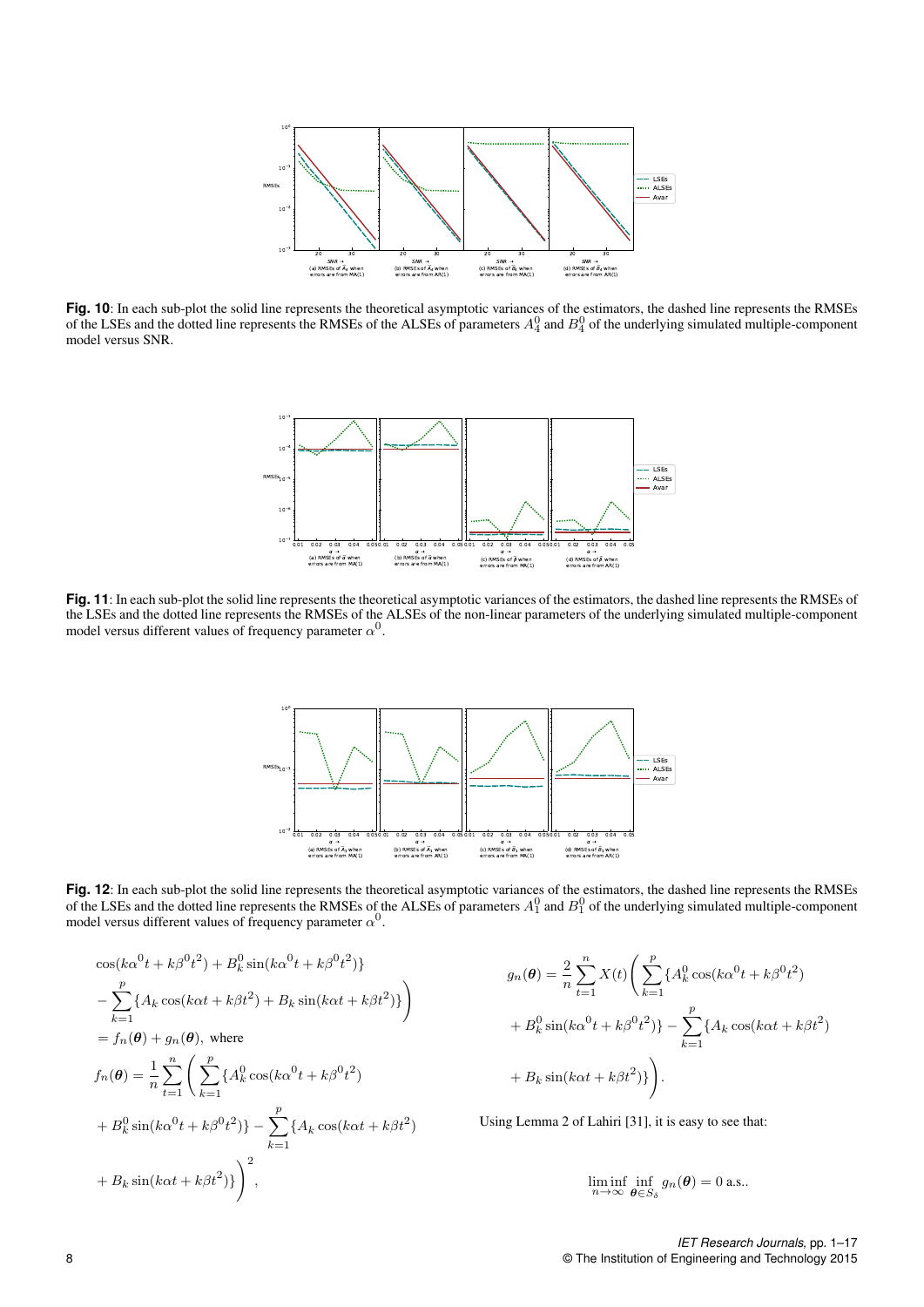

**Fig. 13**: In each sub-plot the solid line represents the theoretical asymptotic variances of the estimators, the dashed line represents the RMSEs of the LSEs and the dotted line represents the RMSEs of the ALSEs of parameters  $A_1^0$  and  $B_1^0$  of the underlying simulated multiple-component model versus different values of frequency parameter  $\alpha^0$ .



**Fig. 14**: In each sub-plot the solid line represents the theoretical asymptotic variances of the estimators, the dashed line represents the RMSEs of the LSEs and the dotted line represents the RMSEs of the ALSEs of parameters  $A_2^0$  and  $B_2^0$  of the underlying simulated multiple-component model versus different values of frequency parameter  $\alpha^0$ .



**Fig. 15**: In each sub-plot the solid line represents the theoretical asymptotic variances of the estimators, the dashed line represents the RMSEs of the LSEs and the dotted line represents the RMSEs of the ALSEs of parameters  $A_3^0$  and  $B_3^0$  of the underlying simulated multiple-component model versus different values of frequency parameter  $\alpha^0$ .

Thus it is sufficient to show that:

$$
\liminf_{n \to \infty} \inf_{\boldsymbol{\theta} \in S_{\delta}} f_n(\boldsymbol{\theta}) > 0 \text{ a.s.}, \tag{11}
$$

to get the desired result. To show this, we proceed as follows. We split the set  $S_{\delta}$  as follows:

$$
S_\delta=S_\delta^{A_1}\cup\ldots\cup S_\delta^{A_p}\cup S_\delta^{B_1}\cup\ldots\cup S_\delta^{B_p}\cup S_\delta^\alpha\cup S_\delta^\beta, \text{ where }
$$

$$
S_{\delta}^{A_j} = \{ \theta : \theta \in \Theta^{(1)}; |A_j - A_j^0| > \delta \}; j = 1, ..., p,
$$
  
\n
$$
S_{\delta}^{B_j} = \{ \theta : \theta \in \Theta^{(1)}; |B_j - B_j^0| > \delta \}; j = 1, ..., p,
$$
  
\n
$$
S_{\delta}^{\alpha} = \{ \theta : \theta \in \Theta^{(1)}; |\alpha - \alpha^0| > \delta \}, \text{ and}
$$
  
\n
$$
S_{\delta}^{\beta} = \{ \theta : \theta \in \Theta^{(1)}; |\beta - \beta^0| > \delta \}.
$$

For notational simplicity, let us assume that  $p = 2$ . Now consider the set  $S_\delta^{A_1}$  which can be further split as follows:  $S_{\delta}^{A_1} = \{ \boldsymbol{\theta} : \boldsymbol{\theta} \in \Theta^{(1)}; |A_1 - A_1^0| > \delta; (\alpha, \beta) = (\alpha^0, \beta^0) \}$  $\cup \{ \boldsymbol{\theta}: \boldsymbol{\theta}\in\boldsymbol{\Theta}^{(1)}; \ |A_1-A_1^0|>\delta; (\alpha,\beta)\neq (\alpha^0,\beta^0)\}$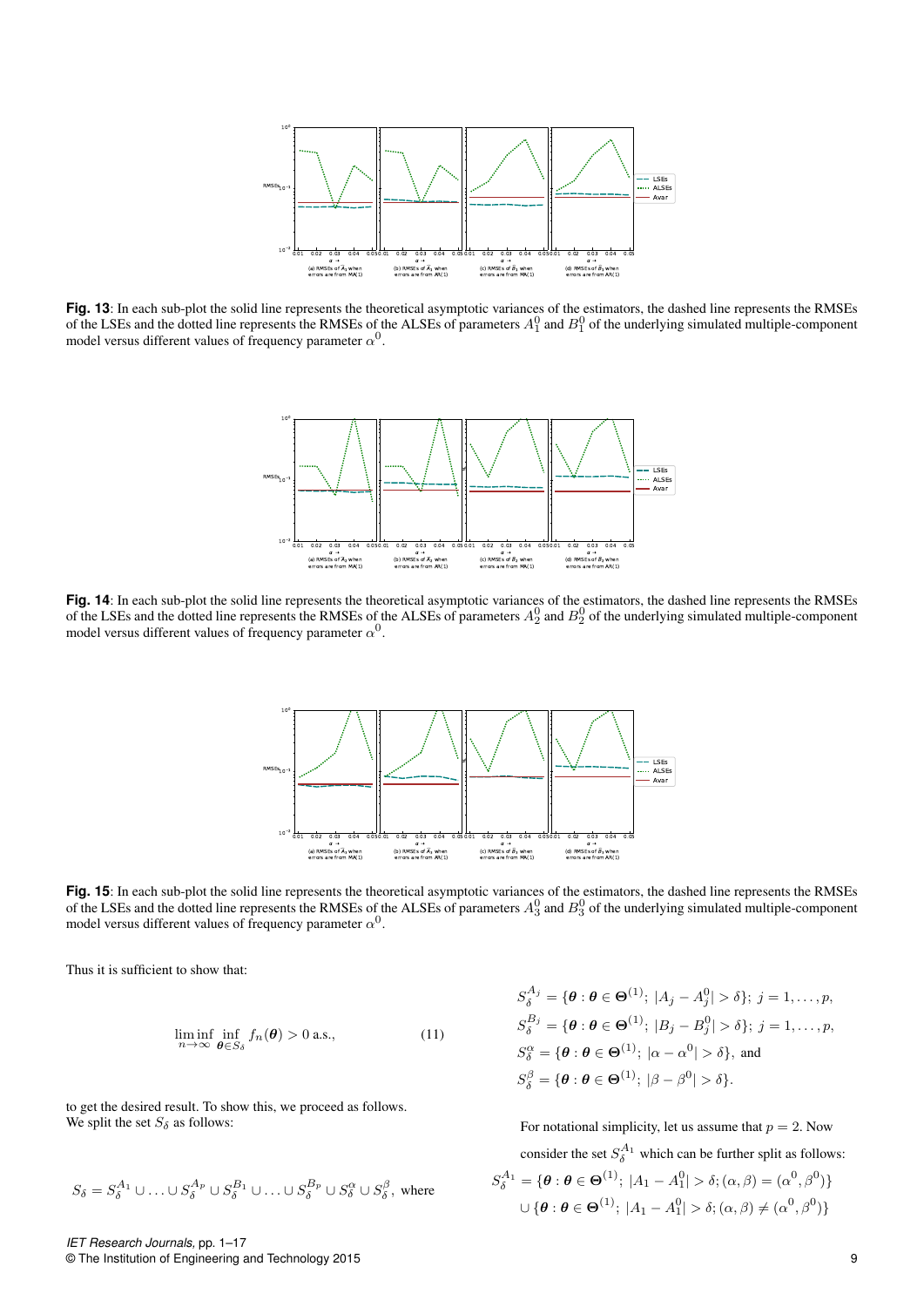

**Fig. 16**: In each sub-plot the solid line represents the theoretical asymptotic variances of the estimators, the dashed line represents the RMSEs of the LSEs and the dotted line represents the RMSEs of the ALSEs of parameters  $A_4^0$  and  $B_4^0$  of the underlying simulated multiple-component model versus different values of frequency parameter  $\alpha^0$ .



**Fig. 17**: In each sub-plot the solid line represents the theoretical asymptotic variances of the estimators, the dashed line represents the RMSEs of the LSEs and the dotted line represents the RMSEs of the ALSEs of the non-linear parameters of the underlying simulated multiple-component model versus different values of frequency rate parameter  $\beta^0$ .



**Fig. 18**: In each sub-plot the solid line represents the theoretical asymptotic variances of the estimators, the dashed line represents the RMSEs of the LSEs and the dotted line represents the RMSEs of the ALSEs of parameters  $A_1^0$  and  $B_1^0$  of the underlying simulated multiple-component model versus different values of frequency parameter  $\beta^0$ .

$$
= S_{\delta}^{A_1(1)} \cup S_{\delta}^{A_1(2)}
$$
  
\nThen,  $\lim_{n \to \infty} \inf_{\theta \in S_{\delta}^{A_1(1)}} f_n(\theta)$   
\n
$$
= \lim_{n \to \infty} \inf_{\theta \in S_{\delta}^{A_1(1)}} \frac{1}{n} \sum_{t=1}^n \left( \sum_{k=1}^2 \left\{ (A_k^0 - A_k) \cos(k\alpha^0 t + \frac{1}{n} \sin \alpha^0 t + \frac{1}{n} \cos(k\alpha^0 t + \frac{1}{n} \sin \alpha^0 t + \frac{1}{n} \cos(k\alpha^0 t + \frac{1}{n} \sin \alpha^0 t + \frac{1}{n} \cos(k\alpha^0 t + \frac{1}{n} \sin \alpha^0 t + \frac{1}{n} \cos(k\alpha^0 t + \frac{1}{n} \sin \alpha^0 t + \frac{1}{n} \cos(k\alpha^0 t + \frac{1}{n} \sin \alpha^0 t + \frac{1}{n} \cos(k\alpha^0 t + \frac{1}{n} \sin \alpha^0 t + \frac{1}{n} \cos(k\alpha^0 t + \frac{1}{n} \sin k\alpha^0 t + \frac{1}{n} \sin(k\alpha^0 t + \frac{1}{n} \sin k\alpha^0 t + \frac{1}{n} \sin k\alpha^0 t + \frac{1}{n} \sin k\alpha^0 t + \frac{1}{n} \sin k\alpha^0 t + \frac{1}{n} \sin k\alpha^0 t + \frac{1}{n} \sin k\alpha^0 t + \frac{1}{n} \sin k\alpha^0 t + \frac{1}{n} \sin k\alpha^0 t + \frac{1}{n} \sin k\alpha^0 t + \frac{1}{n} \sin k\alpha^0 t + \frac{1}{n} \sin k\alpha^0 t + \frac{1}{n} \sin k\alpha^0 t + \frac{1}{n} \sin k\alpha^0 t + \frac{1}{n} \sin k\alpha^0 t + \frac{1}{n} \sin k\alpha^0 t + \frac{1}{n} \sin k\alpha^0 t + \frac{1}{n} \sin k\alpha^0 t + \frac{1}{n} \sin k\alpha^0 t + \frac{1}{n} \sin k\alpha^0 t + \frac{1}{n} \sin k\alpha^0 t + \frac{1}{n} \sin k\alpha^0 t + \frac{1}{n} \sin k\alpha^
$$

 $t^2$ 

2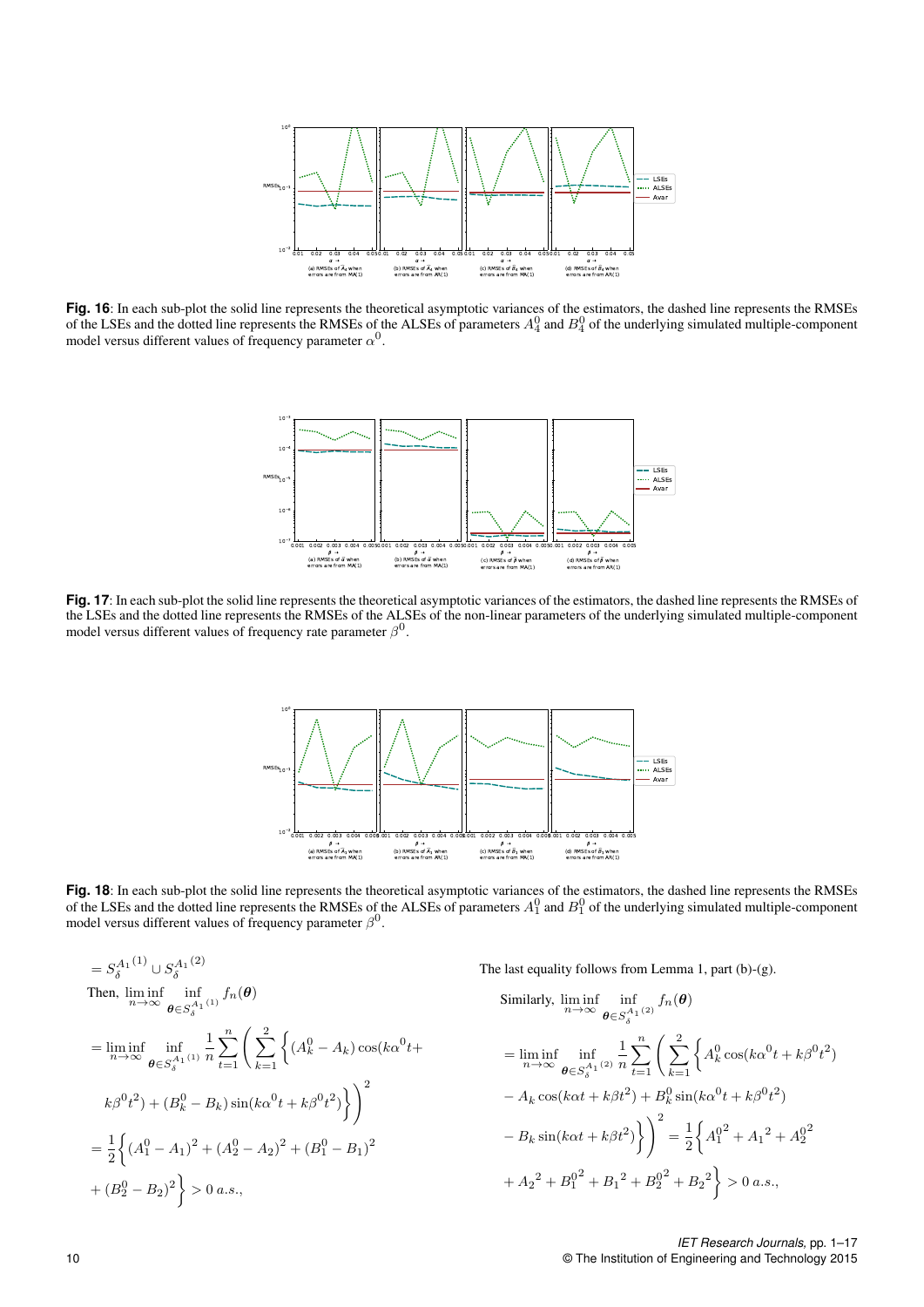

**Fig. 19**: In each sub-plot the solid line represents the theoretical asymptotic variances of the estimators, the dashed line represents the RMSEs of the LSEs and the dotted line represents the RMSEs of the ALSEs of parameters  $A_2^0$  and  $B_2^0$  of the underlying simulated multiple-component model versus different values of frequency parameter  $\beta^0$ .



**Fig. 20**: In each sub-plot the solid line represents the theoretical asymptotic variances of the estimators, the dashed line represents the RMSEs of the LSEs and the dotted line represents the RMSEs of the ALSEs of parameters  $A_3^0$  and  $B_3^0$  of the underlying simulated multiple-component model versus different values of frequency parameter  $\beta^0$ .



**Fig. 21**: In each sub-plot the solid line represents the theoretical asymptotic variances of the estimators, the dashed line represents the RMSEs of the LSEs and the dotted line represents the RMSEs of the ALSEs of parameters  $A_4^0$  and  $B_4^0$  of the underlying simulated multiple-component model versus different values of frequency parameter  $\beta^0$ .

where,

On combining, we have  $\liminf_{n\to\infty} \inf_{\mathbf{a}\in S}$  $\inf_{\boldsymbol{\theta} \in S^{A_1}_{\delta}} f_n(\boldsymbol{\theta}) > 0$ . Along similar lines, it can be shown that  $\liminf_{n\to\infty} \inf_{\theta \in S} f_n(\theta) > 0$ , where S can be  $S_\delta^{A_2}$ ,  $S_\delta^{B_j}$ ,  $S_\delta^{\alpha}$  or  $S_\delta^{\beta}$ . Hence using Lemma 2, the result follows.  $\Box$ *Proof of Theorem* 2*:* Suppose the fitted model has  $k = p + 1$ , number of components. Then

$$
\widehat{\boldsymbol{\phi}} = \begin{bmatrix} A_1 & B_1 & \cdots & A_{p+1} & B_{p+1} \end{bmatrix}^\top
$$

$$
= [\mathbf{Z}(\alpha, \beta)^\top \mathbf{Z}(\alpha, \beta)]^{-1} \mathbf{Z}(\alpha, \beta)^\top \mathbf{Y}
$$

where, the matrix  $\mathbf{Z}(\alpha, \beta)$  can be redefined by replacing p by  $p + 1$ in (4). Using Lemma 1, parts (b)-(g), it can be easily seen that the vector of LSEs of linear parameters:

 $\widehat{\boldsymbol{\phi}} = \widetilde{\boldsymbol{\phi}} + o(1)$ 

$$
\widetilde{\boldsymbol{\phi}} = \frac{2}{n} \mathbf{Z}(\alpha, \beta)^\top \mathbf{Y}
$$

is the vector of ALSEs of the linear parameters. Now the result follows from Theorem 5.

$$
\Box
$$

#### *8.2 Proof of asymptotic normality of the LSEs*

*Proof of Theorem* 3: Let  $Q'(\theta)$  be the first derivative vector and  $Q''(\theta)$  be the second derivative matrix of the error sum of squares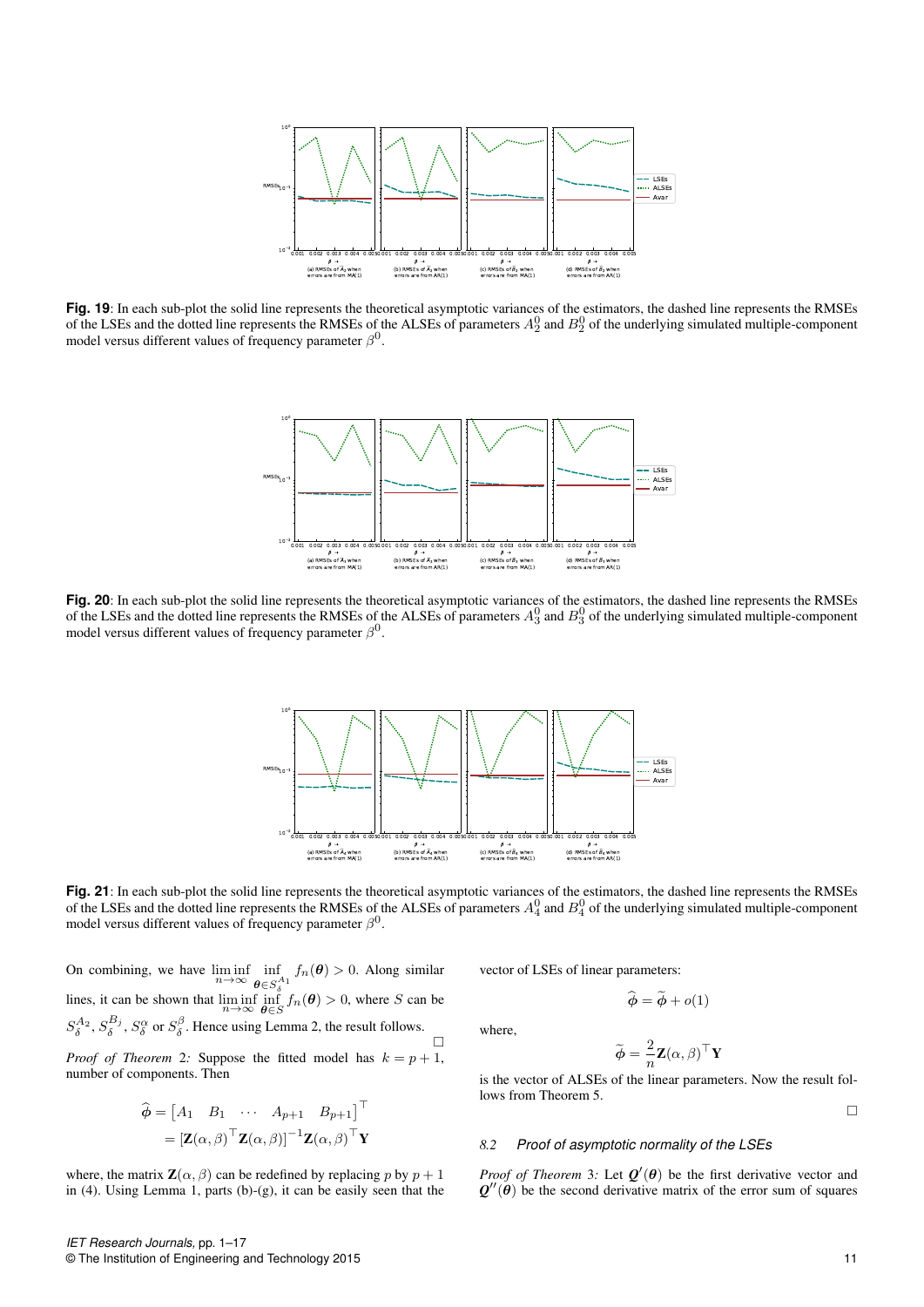

Fig. 22: BIC curves for the data 'u:'.



**Fig. 23**: BIC curves for the data 'a:'.

function  $Q(\boldsymbol{\theta})$  defined in (3).

Let us first consider the first derivative vector defined as follows:

$$
Q'(\theta)_{1\times 2p+2}
$$
  
\n
$$
= \left[\frac{\partial Q(\theta)}{\partial A_1} \frac{\partial Q(\theta)}{\partial B_1} \cdots \frac{\partial Q(\theta)}{\partial A_p} \frac{\partial Q(\theta)}{\partial B_p} \frac{\partial Q(\theta)}{\partial \alpha} \frac{\partial Q(\theta)}{\partial \beta}\right].
$$
  
\nAt  $\theta = \theta^0$ ,  
\n
$$
\frac{\partial Q(\theta^0)}{\partial A_j} = -2 \sum_{t=1}^n X(t) \cos(j\alpha^0 t + j\beta^0 t^2); j = 1, ..., p,
$$
  
\n
$$
\frac{\partial Q(\theta^0)}{\partial B_j} = -2 \sum_{t=1}^n X(t) \sin(j\alpha^0 t + j\beta^0 t^2); j = 1, ..., p,
$$
  
\n
$$
\frac{\partial Q(\theta^0)}{\partial \alpha} = -2 \sum_{t=1}^n t X(t) \left( \sum_{k=1}^p \{-A_k^0 \sin(k\alpha^0 t + k\beta t^2) + B_k^0 \cos(k\alpha^0 t + k\beta^0 t^2)\}\right),
$$
  
\n
$$
\frac{\partial Q(\theta^0)}{\partial \beta} = -2 \sum_{t=1}^n t^2 X(t) \left( \sum_{k=1}^p \{-A_k^0 \sin(k\alpha^0 t + k\beta^0 t^2) + B_k^0 \cos(k\alpha^0 t + k\beta^0 t^2)\}\right).
$$

The second derivative matrix  $Q''(\theta)$  is a  $(2p+2) \times (2p+2)$ matrix defined as follows:

| $Q''(\theta) =$ | $\partial^2 \mathcal{Q}(\pmb{\theta})$<br>$\partial A^2$                              | $\partial^2 \mathcal{Q}(\pmb{\theta})$<br>$\overline{\partial A_1 \partial B_1}$ | $\partial^2 \mathcal{Q}(\pmb{\theta})$<br>$\overline{\partial A_1 \partial A_p}$   | $\partial^2 \mathcal{Q}(\pmb{\theta})$<br>$\overline{\partial A_1 \partial B_p}$ | $\partial^2 Q(\pmb{\theta})$<br>$\overline{\partial A_1 \partial \alpha}$           | $\partial^2 Q(\boldsymbol{\theta})$<br>$\partial A_1 \partial \beta$                     |
|-----------------|---------------------------------------------------------------------------------------|----------------------------------------------------------------------------------|------------------------------------------------------------------------------------|----------------------------------------------------------------------------------|-------------------------------------------------------------------------------------|------------------------------------------------------------------------------------------|
|                 |                                                                                       |                                                                                  |                                                                                    |                                                                                  |                                                                                     |                                                                                          |
|                 | $\partial^2 \mathcal{Q}(\pmb{\theta})$<br>$\overline{\partial A_p \partial A_1}$      | $\partial^2 \mathcal{Q}(\pmb{\theta})$<br>$\partial A_p \partial B_1$            | $\partial^2 \mathcal{Q}(\pmb{\theta})$<br>$\partial A^2$                           | $\partial^2 Q(\pmb{\theta})$<br>$\partial A_p \partial B_p$                      | $\partial^2 Q(\boldsymbol{\theta})$<br>$\partial A_p \partial \alpha$               | $\partial^2 \mathcal{Q}(\boldsymbol{\theta})$<br>$\partial A_p \partial \beta$           |
|                 | $\partial^2 Q(\pmb{\theta})$<br>$\overline{\partial B_1 \partial A_1}$                | $\partial^2 Q(\pmb{\theta})$<br>$\overline{\partial B_1^2}$                      | $\partial^2 \underline{Q(\pmb{\theta})}$<br>$\overline{\partial B_1 \partial A_p}$ | $\partial^2 Q(\pmb{\theta})$<br>$\overline{\partial B_1 \partial B_p}$           | $\partial^2 \mathcal{Q}(\pmb{\theta})$<br>$\overline{\partial B_1 \partial \alpha}$ | $\partial^2 Q(\boldsymbol{\theta})$<br>$\partial B_1 \partial \beta$                     |
|                 |                                                                                       |                                                                                  |                                                                                    |                                                                                  |                                                                                     |                                                                                          |
|                 | $\partial^2 \underline{Q(\pmb{\theta})}$<br>$\overline{\partial B_p \partial A_1}$    | $\partial^2 \mathcal{Q}(\pmb{\theta})$<br>$\overline{\partial B_p \partial B_1}$ | $\partial^2 \mathcal{Q}(\pmb{\theta})$<br>$\overline{\partial B_p \partial A_p}$   | $\partial^2 Q(\boldsymbol{\theta})$<br>$\partial B_n^2$                          | $\partial^2 \mathcal{Q}(\pmb{\theta})$<br>$\overline{\partial B_p\partial\alpha}$   | $\partial^2 Q(\boldsymbol{\theta})$<br>$\partial B_p \partial \beta$                     |
|                 | $\partial^2 \underline{Q(\pmb{\theta})}$<br>$\overline{\partial \alpha \partial A_1}$ | $\partial^2 \underline{Q(\pmb{\theta})}$<br>$\partial \alpha \partial B_1$       | $\partial^2 Q(\pmb{\theta})$<br>$\overline{\partial \alpha \partial A_p}$          | $\partial^2 Q(\pmb{\theta})$<br>$\overline{\partial \alpha \partial B_p}$        | $\partial^2 Q(\pmb{\theta})$<br>$\overrightarrow{\partial \alpha^2}$                | $\partial^2 Q(\boldsymbol{\theta})$<br>$\overrightarrow{\partial \alpha \partial \beta}$ |
|                 | $\partial^2 Q(\pmb{\theta})$<br>$\partial \beta \partial A_1$                         | $\partial^2 Q(\boldsymbol{\theta})$<br>$\partial \beta \partial B_1$             | $\partial^2 \underline{Q(\vec{\theta})}$<br>$\partial \beta \partial A_p$          | $\partial^2 Q(\boldsymbol{\theta})$<br>$\partial \beta \partial B_p$             | $\partial^2 Q(\boldsymbol{\theta})$<br>$\partial \beta \partial \alpha$             | $\partial^2 Q(\boldsymbol{\theta})$<br>$\partial \beta^2$                                |

.

At 
$$
\theta = \theta^0
$$
, for  $j, l = 1, ... p$ :  
\n
$$
\frac{\partial^2 Q(\theta^0)}{\partial A_j^2} = 2 \sum_{t=1}^n \cos^2(j\alpha^0 t + j\beta^0 t^2),
$$
\n
$$
\frac{\partial^2 Q(\theta^0)}{\partial B_j^2} = 2 \sum_{t=1}^n \sin^2(j\alpha^0 t + j\beta^0 t^2),
$$
\n
$$
\frac{\partial^2 Q(\theta^0)}{\partial A_j \partial A_l} = 2 \sum_{t=1}^n \cos(j\alpha^0 t + j\beta^0 t^2) \cos(l\alpha^0 t + l\beta^0 t^2); j \neq l,
$$
\n
$$
\frac{\partial^2 Q(\theta^0)}{\partial B_j \partial B_l} = 2 \sum_{t=1}^n \sin(j\alpha^0 t + j\beta^0 t^2) \sin(l\alpha^0 t + l\beta^0 t^2); j \neq l,
$$
\n
$$
\frac{\partial^2 Q(\theta^0)}{\partial A_j \partial B_l} = 2 \sum_{t=1}^n \cos(j\alpha^0 t + j\beta^0 t^2) \sin(l\alpha^0 t + l\beta^0 t^2),
$$
\n
$$
\frac{\partial^2 Q(\theta^0)}{\partial \alpha \partial A_j} = 2 \sum_{t=1}^n t \cos(j\alpha t + j\beta t^2) \left\{ \sum_{k=1}^p k(-A_k^0 \sin(k\alpha^0 t + k\beta^0 t^2) + B_k^0 \cos(k\alpha^0 t + k\beta^0 t^2) \right\}
$$
\n
$$
+ 2j \sum_{t=1}^n tX(t) \sin(j\alpha t + j\beta t^2),
$$
\n
$$
\frac{\partial^2 Q(\theta^0)}{\partial \beta \partial A_j} = 2 \sum_{t=1}^n t^2 \cos(j\alpha t + j\beta t^2) \left\{ \sum_{k=1}^p k(-A_k^0 \sin(k\alpha^0 t + k\beta^0 t^2)) \right\}
$$
\n
$$
+ 2j \sum_{t=1}^n t^2 X(t) \sin(j\alpha t + j\beta t^2),
$$
\n
$$
\frac{\partial^2 Q(\theta^0)}{\partial \alpha \partial B_j} = 2 \sum_{t=1}^n t \sin(j\alpha t + j\beta t^2) \left\{ \sum_{k=1}^p
$$

*IET Research Journals,* pp. 1–17 12 © The Institution of Engineering and Technology 2015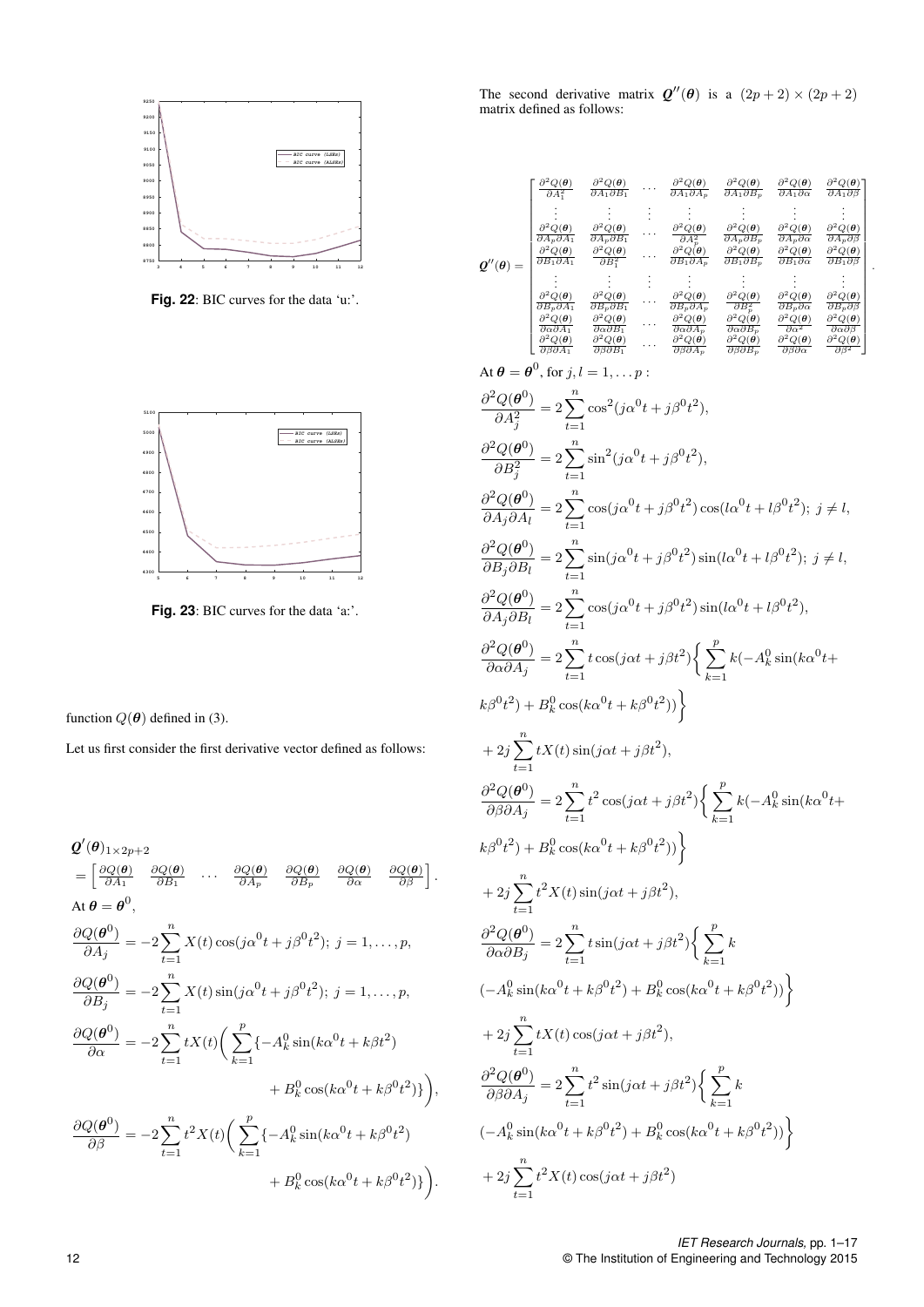

**Fig. 24**: First subplot: the estimated signals using LSEs and ALSEs along with the original signal 'a:' in the time domain; second subplot: the amplitude versus frequency plot of the estimated signals along with the original signal 'a:'; third subplot: the estimated signals using LSEs and ALSEs along with the original signal 'u:' in the time domain; fourth subplot: the amplitude versus frequency plot of the estimated signals along with the original signal 'u:'.

$$
\frac{\partial^2 Q(\theta^0)}{\partial \alpha^2} = 2 \sum_{t=1}^n t^2 X(t) \Big\{ \sum_{k=1}^p k^2 (A_k^0 \cos(k\alpha^0 t + k\beta^0 t^2) + B_k^0 \sin(k\alpha^0 t + k\beta^0 t^2) \Big\} + 2 \sum_{t=1}^n t^2 \Big\{ \sum_{k=1}^p k (-A_k^0 \sin(k\alpha^0 t + k\beta^0 t^2) + B_k^0 \cos(k\alpha^0 t + k\beta^0 t^2) \Big\},
$$
  

$$
\frac{\partial^2 Q(\theta^0)}{\partial \alpha \partial \beta} = 2 \sum_{t=1}^n t^3 X(t) \Big\{ \sum_{k=1}^p k^2 (A_k^0 \cos(k\alpha^0 t + k\beta^0 t^2) + B_k^0 \sin(k\alpha^0 t + k\beta^0 t^2) \Big\} + 2 \sum_{t=1}^n t^3 \Big\{ \sum_{k=1}^p k (-A_k^0 \sin(k\alpha^0 t + k\beta^0 t^2) + B_k^0 \cos(k\alpha^0 t + k\beta^0 t^2) \Big\}
$$
  

$$
\frac{\partial^2 Q(\theta^0)}{\partial \beta^2} = 2 \sum_{t=1}^n t^4 X(t) \Big\{ \sum_{k=1}^p k^2 (A_k^0 \cos(k\alpha^0 t + k\beta^0 t^2) + B_k^0 \sin(k\alpha^0 t + k\beta^0 t^2) \Big\} + 2 \sum_{t=1}^n t^4 \Big\{ \sum_{k=1}^p k (-A_k^0 \sin(k\alpha^0 t + k\beta^0 t^2) + B_k^0 \cos(k\alpha^0 t + k\beta^0 t^2) \Big\}.
$$

We expand  $\boldsymbol{\mathcal{Q}}'(\hat{\boldsymbol{\theta}})$  around the point  $\boldsymbol{\theta}^0$  using Taylor series expansion as follows:

$$
\mathbf{Q}'(\hat{\boldsymbol{\theta}}) - \mathbf{Q}'(\boldsymbol{\theta}^0) = (\hat{\boldsymbol{\theta}} - \boldsymbol{\theta}^0)\mathbf{Q}''(\bar{\boldsymbol{\theta}}),\tag{12}
$$

where  $\bar{\theta}$  is a point between  $\hat{\theta}$  and  $\theta^0$ . Since,  $\hat{\theta}$  is the LSE of  $\theta^0$ ,  $\mathbf{Q}'(\hat{\theta}) = 0$  and therefore (12) can be rewritten as:

$$
(\hat{\boldsymbol{\theta}} - \boldsymbol{\theta}^0) = -\boldsymbol{Q}'(\boldsymbol{\theta}^0)[\boldsymbol{Q}''(\bar{\boldsymbol{\theta}})]^{-1}.
$$
 (13)

Multiplying both sides of (13) by a diagonal matrix  $\mathbf{D} = \begin{bmatrix} 1 & 1 & 1 \end{bmatrix}$ diag(  $\frac{1}{\sqrt{n}}$ , . . . ,  $\frac{1}{\sqrt{n}}, \frac{1}{n\sqrt{n}}$  ${2p \ times}$  $\frac{1}{n\sqrt{n}}, \frac{1}{n^2}$  $\frac{1}{n^2\sqrt{n}}$ ) we get:

$$
(\hat{\boldsymbol{\theta}} - \boldsymbol{\theta}^0)\mathbf{D}^{-1} = -\boldsymbol{Q}'(\boldsymbol{\theta}^0)\mathbf{D}[\mathbf{D}\boldsymbol{Q}''(\bar{\boldsymbol{\theta}})\mathbf{D}]^{-1}.
$$
 (14)

Now using Central Limit theorem of a linear process, see Fuller [24], it can be seen that:

$$
-\mathbf{Q}'(\boldsymbol{\theta}^{0})\mathbf{D} \xrightarrow{L} \mathcal{N}_{2p+2}(0, 2c\sigma^{2}\Sigma^{-1}).
$$
 (15)

Since  $\bar{\theta}$  is a point between  $\hat{\theta}$  and  $\theta^0$  and  $\hat{\theta} \stackrel{a.s.}{\longrightarrow} \theta^0$ ,

$$
\lim_{n\to\infty}\mathbf{D}\mathbf{Q}''(\bar{\boldsymbol{\theta}})\mathbf{D}=\lim_{n\to\infty}\mathbf{D}\mathbf{Q}''(\boldsymbol{\theta}^0)\mathbf{D}.
$$

Using Lemma 1, it is straightforward to show that:

$$
\lim_{n \to \infty} \mathbf{D} \mathbf{Q}''(\boldsymbol{\theta}^0) \mathbf{D} = \boldsymbol{\Sigma}^{-1}.
$$
 (16)

Combining the results (15), (16) and (14), we get:

$$
(\hat{\boldsymbol{\theta}} - \boldsymbol{\theta}^0)\mathbf{D}^{-1} \xrightarrow{L} \mathcal{N}_{2p+2}(0, 2c\sigma^2\mathbf{\Sigma}).
$$

Hence, the result.

 $\Box$ 

#### *8.3 Proof of consistency of the ALSEs*

We need the following lemmas to prove Theorem 4:

Lemma 3. *Consider the set:*

$$
M_{\delta} = \{(\alpha, \beta) : (\alpha, \beta) \in \left[0, \frac{\pi}{p}\right] \times \left[0, \frac{\pi}{p}\right];
$$

$$
|\alpha - \alpha^{0}| > \delta \text{ or } |\beta - \beta^{0}| > \delta\}.
$$

*If for any*  $\delta > 0$ *,* 

$$
\limsup_{n \to \infty} \sup_{(\alpha,\beta) \in M_{\delta}} \frac{1}{n} (I(\alpha,\beta) - I(\alpha^0, \beta^0)) < 0 \text{ a.s.}
$$

then  $\tilde{\alpha}$  is a consistent estimator of  $\alpha^0$  and  $\tilde{\beta}$  is a consistent estimator  $of \beta^0$ .

*Proof:* This proof follows along the same lines as Lemma 2.

 $\Box$ 

#### *IET Research Journals,* pp. 1–17 © The Institution of Engineering and Technology 2015 13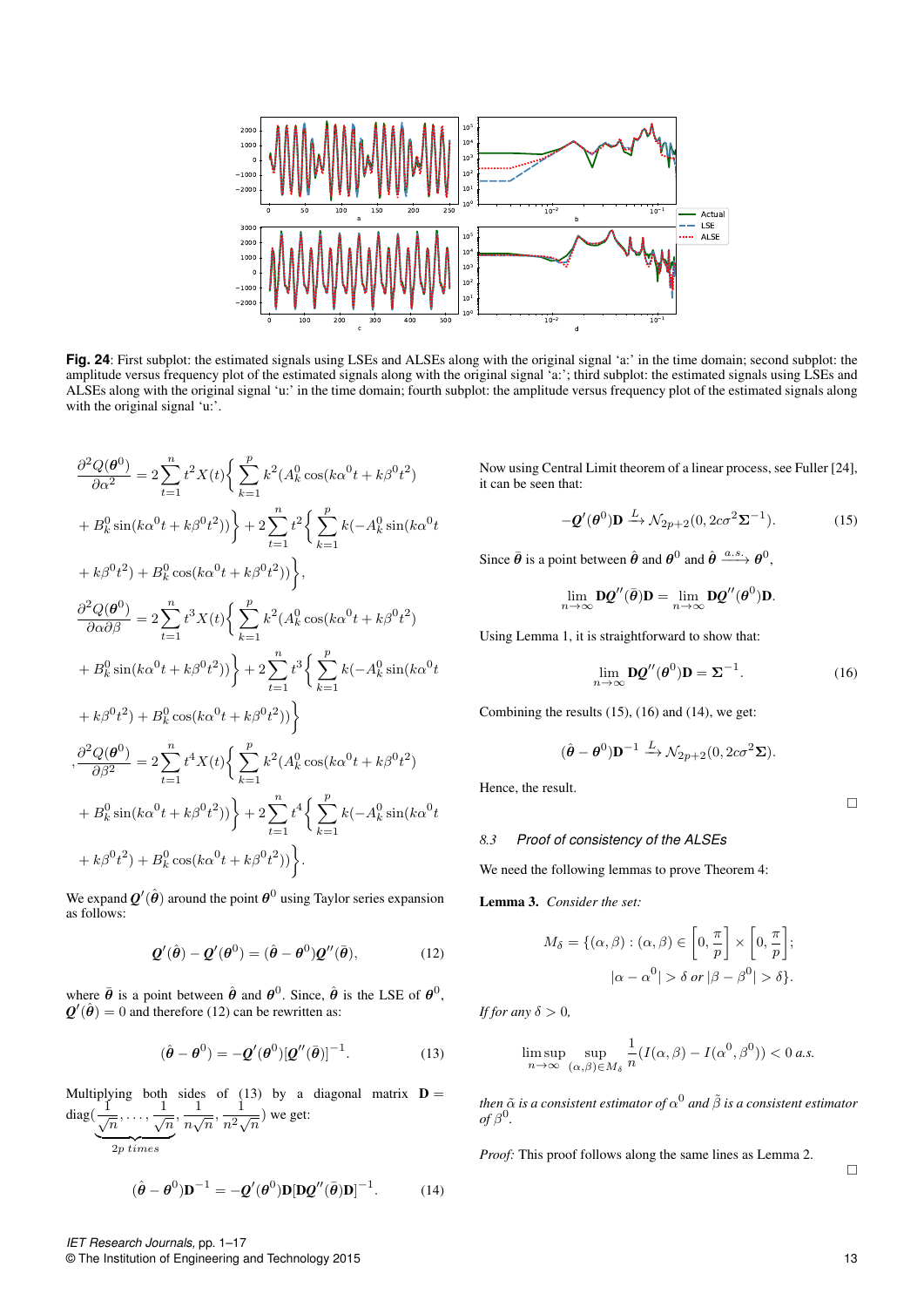**Lemma 4.** The ALSEs of the non-linear parameters  $\alpha^0$  and  $\beta^0$  are *strongly consistent, that is,*

$$
\tilde{\alpha} \xrightarrow{a.s.} \alpha^0 \text{ as } n \to \infty \qquad \qquad \tilde{\beta} \xrightarrow{a.s.} \beta^0 \text{ as } n \to \infty.
$$

*Proof:* Consider the following difference:

$$
\frac{1}{n}\left(I(\alpha,\beta) - I(\alpha^{0},\beta^{0})\right)
$$
\n
$$
= \frac{1}{n^{2}}\sum_{k=1}^{p}\left[\left\{\sum_{t=1}^{n}y(t)\cos(k\alpha t + k\beta t^{2})\right\}^{2}\right.\right.
$$
\n
$$
+\left\{\sum_{t=1}^{n}y(t)\sin(k\alpha t + k\beta t^{2})\right\}^{2}
$$
\n
$$
-\left\{\sum_{t=1}^{n}y(t)\cos(k\alpha^{0}t + k\beta^{0}t^{2})\right\}^{2}
$$
\n
$$
+\left\{\sum_{t=1}^{n}y(t)\sin(k\alpha^{0}t + k\beta^{0}t^{2})\right\}^{2}
$$
\n
$$
=\sum_{k=1}^{p}\left[\left\{\frac{1}{n}\sum_{t=1}^{n}\left(\sum_{j=1}^{p}A_{j}^{0}\cos(j\alpha^{0}t + j\beta^{0}t^{2})\right.\right.
$$
\n
$$
+B_{j}^{0}\sin(j\alpha^{0}t + j\beta^{0}t^{2}) + X(t)\right)\cos(k\alpha t + k\beta t^{2})\right\}^{2}
$$
\n
$$
+B_{j}^{0}\sin(j\alpha^{0}t + j\beta^{0}t^{2}) + X(t)\sin(k\alpha t + k\beta t^{2})
$$
\n
$$
+B_{j}^{0}\sin(j\alpha^{0}t + j\beta^{0}t^{2}) + X(t)\sin(k\alpha t + k\beta t^{2})
$$
\n
$$
-\sum_{k=1}^{p}\left[\left\{\frac{1}{n}\sum_{t=1}^{n}\left(\sum_{j=1}^{p}A_{j}^{0}\cos(j\alpha^{0}t + j\beta^{0}t^{2})\right.\right.
$$
\n
$$
+B_{j}^{0}\sin(j\alpha^{0}t + j\beta^{0}t^{2}) + X(t)\right)\cos(k\alpha^{0}t + k\beta^{0}t^{2})\right\}^{2}
$$
\n
$$
- \sum_{k=1}^{p}\left[\left\{\frac{1}{n}\sum_{t=1}^{n}\left(\sum_{j=1}^{p}A_{j}^{0}\cos(j\alpha^{0}t + j\beta^{0}t^{2})\right.\right.
$$
\n
$$
+B_{j}^{0}\sin(j\alpha^{0}t + j\beta^{0}
$$

Using Lemma 1, parts (b)-(g), we have:

$$
\limsup_{n \to \infty} \sup_{(\alpha,\beta) \in M_{\delta}} \frac{1}{n} \left( I(\alpha,\beta) - I(\alpha^0,\beta^0) \right)
$$

$$
= -\sum_{k=1}^p \frac{A_k^0 + B_k^0}{4} < 0 \text{ a.s.}
$$

Therefore, using Lemma 3,we have the desired result.

**Lemma 5.** If  $\tilde{\alpha}$  and  $\tilde{\beta}$  are the ALSEs of  $\alpha^0$  and  $\beta^0$  respectively, *then:*

$$
n(\tilde{\alpha} - \alpha^0) \xrightarrow{a.s.} 0 \qquad n^2(\tilde{\beta} - \beta^0) \xrightarrow{a.s.} 0.
$$

*Proof:* Let  $I'(\alpha, \beta)$  be the first derivative vector and  $I''(\alpha, \beta)$  be the second derivative matrix of the periodogram-type function  $I(\alpha, \beta)$  defined in (8). Using Taylor series expansion, we expand  $I'(\tilde{\alpha}, \tilde{\beta})$ around the point  $(\alpha^0, \beta^0)$  as follows:

$$
\mathbf{I}'(\tilde{\alpha}, \tilde{\beta}) - \mathbf{I}'(\alpha^0, \beta^0) = ((\tilde{\alpha} - \alpha^0) \quad (\tilde{\beta} - \beta^0)) \mathbf{I}''(\bar{\alpha}, \bar{\beta}). \tag{17}
$$

Here,  $(\bar{\alpha}, \bar{\beta})$  is a point between  $(\tilde{\alpha}, \tilde{\beta})$  and  $(\alpha^0, \beta^0)$ . Since,  $(\tilde{\alpha}, \tilde{\beta})$ maximises the function  $I(\alpha, \beta)$ , therefore  $I'(\tilde{\alpha}, \tilde{\beta}) = 0$ , and (17) can be rewritten as:

$$
((\tilde{\alpha} - \alpha^0) \quad (\tilde{\beta} - \beta^0)) = -I'(\alpha^0, \beta^0)[I''(\bar{\alpha}, \bar{\beta})]^{-1}.
$$

Multiplying the above equation with  $\frac{1}{\sqrt{n}} \mathbf{D}_1^{-1}$  where diagonal matrix  $\mathbf{D}_1 = \text{diag}(\frac{1}{\sigma^2})$  $\frac{1}{n\sqrt{n}}, \frac{1}{n^2}$  $\frac{1}{n^2\sqrt{n}}$ , we have:  $((\tilde{\alpha} - \alpha^0) \quad (\tilde{\beta} - \beta^0)) \frac{1}{\sqrt{n}} \mathbf{D}_1^{-1}$  $=-\frac{1}{\sqrt{n}}I'(\alpha^0,\beta^0)\mathbf{D}_1[\mathbf{D}_1I''(\bar{\alpha},\bar{\beta})\mathbf{D}_1]^{-1}.$ (18)

Since  $(\tilde{\alpha}, \tilde{\beta})$  is a consistent estimator of  $(\alpha^0, \beta^0)$  (see Lemma 4),

$$
\lim_{n \to \infty} \mathbf{D}_1 \mathbf{I}''(\bar{\alpha}, \bar{\beta}) \mathbf{D}_1 = \lim_{n \to \infty} \mathbf{D}_1 \mathbf{I}''(\alpha^0, \beta^0) \mathbf{D}_1.
$$
 (19)

Consider the first derivative vector:

$$
\boldsymbol{I}'(\alpha^0, \beta^0) = \begin{bmatrix} \frac{\partial I(\alpha, \beta)}{\partial \alpha} & \frac{\partial I(\alpha, \beta)}{\partial \beta} \end{bmatrix} \Big|_{\alpha = \alpha^0, \ \beta = \beta^0}
$$

Here,

 $\Box$ 

$$
\frac{1}{n^2} \frac{\partial I(\alpha^0, \beta^0)}{\partial \alpha} = \frac{2}{n^3} \sum_{k=1}^p k \left[ \left\{ \sum_{t=1}^n y(t) \cos(k\alpha^0 t + k\beta^0 t^2) \right\} \right]
$$
\n
$$
\left\{ -\sum_{t=1}^n t y(t) \sin(k\alpha^0 t + k\beta^0 t^2) \right\}
$$
\n
$$
\left\{ \sum_{t=1}^n y(t) \sin(k\alpha^0 t + k\beta^0 t^2) \right\}
$$
\n
$$
\left\{ \sum_{t=1}^n t y(t) \cos(k\alpha^0 t + k\beta^0 t^2) \right\}
$$
\n
$$
\frac{1}{n^3} \frac{\partial I(\alpha^0, \beta^0)}{\partial \beta} = \frac{2}{n^3} \sum_{k=1}^p k \left[ \left\{ \sum_{t=1}^n y(t) \cos(k\alpha^0 t + k\beta^0 t^2) \right\} \right]
$$
\n
$$
\left\{ -\sum_{t=1}^n t^2 y(t) \sin(k\alpha^0 t + k\beta^0 t^2) \right\}
$$
\n
$$
\left\{ \sum_{t=1}^n y(t) \sin(k\alpha^0 t + k\beta^0 t^2) \right\}
$$
\n
$$
\left\{ \sum_{t=1}^n t^2 y(t) \cos(k\alpha^0 t + k\beta^0 t^2) \right\}.
$$

Using Lemma 1, parts  $(b) - (g)$ , we have:

$$
\frac{1}{\sqrt{n}} \mathbf{I}'(\alpha^0, \beta^0) \mathbf{D}_1 \xrightarrow{a.s.} 0 \quad n \to \infty.
$$
 (20)

The second derivative matrix is defined as follows:

$$
\boldsymbol{I}''(\alpha^0, \beta^0) = \begin{bmatrix} \frac{\partial^2 I(\alpha, \beta)}{\partial \alpha^2} & \frac{\partial^2 I(\alpha, \beta)}{\partial \alpha \partial \beta} \\ \frac{\partial^2 I(\alpha, \beta)}{\partial \beta \partial \alpha} & \frac{\partial^2 I(\alpha, \beta)}{\partial \beta^2} \end{bmatrix}_{\alpha = \alpha^0, \beta = \beta^0}
$$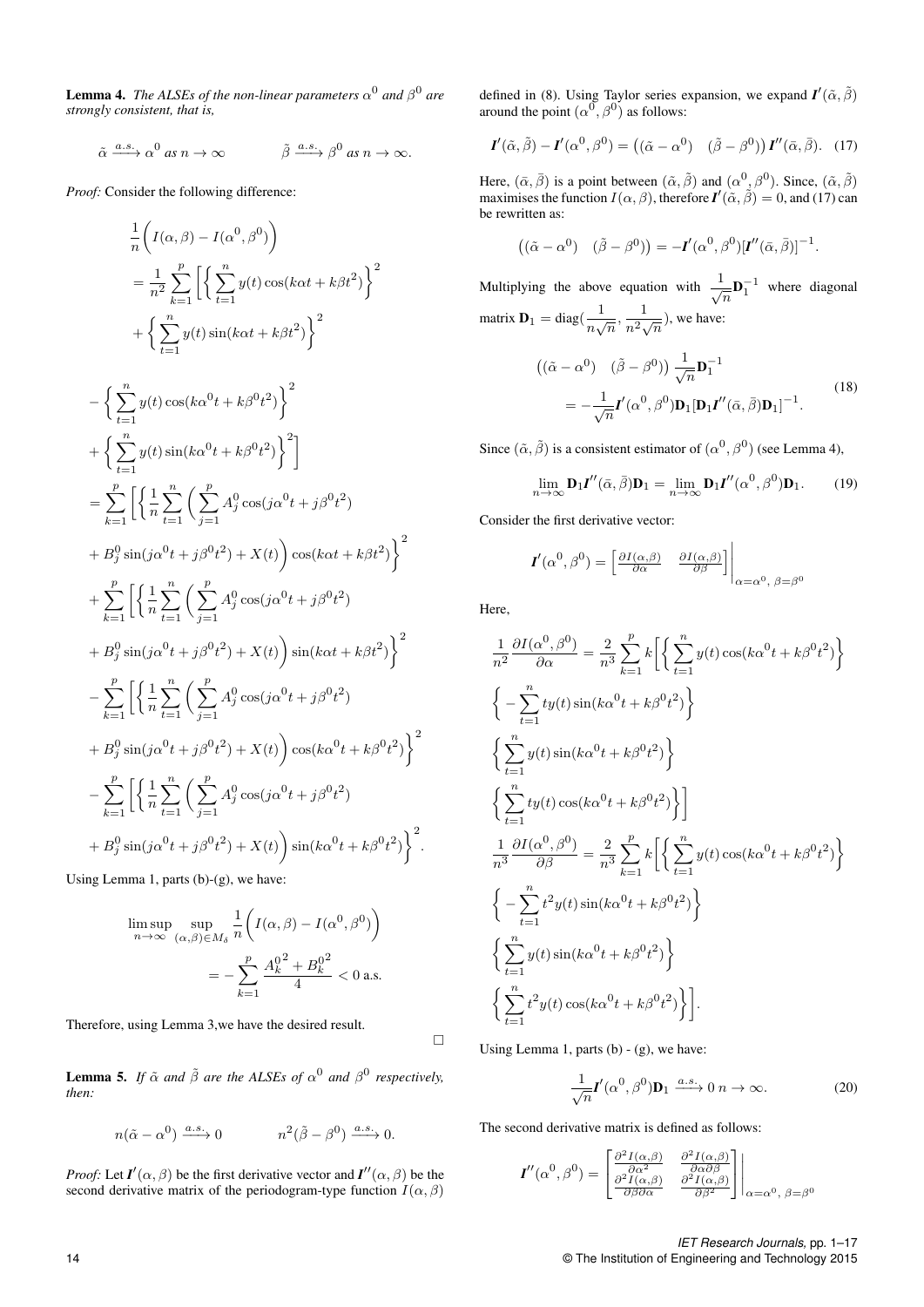$$
\frac{1}{n^3} \frac{\partial^2 I(\alpha, \beta)}{\partial \alpha^2} = \frac{2}{n^4} \sum_{k=1}^p k^2 \left[ \left\{ \sum_{t=1}^n y(t) \cos(k\alpha^0 t + k\beta^0 t^2) \right\} \right]
$$
\n
$$
\left\{ -\sum_{t=1}^n t^2 y(t) \cos(k\alpha^0 t + k\beta^0 t^2) \right\}
$$
\n
$$
+ \left\{ \sum_{t=1}^n t y(t) \sin(k\alpha^0 t + k\beta^0 t^2) \right\}^2
$$
\n
$$
+ \left\{ \sum_{t=1}^n t y(t) \cos(k\alpha^0 t + k\beta^0 t^2) \right\}^2
$$
\n
$$
+ \left\{ \sum_{t=1}^n y(t) \sin(k\alpha^0 t + k\beta^0 t^2) \right\}
$$
\n
$$
\left\{ -\sum_{t=1}^n t^2 y(t) \sin(k\alpha^0 t + k\beta^0 t^2) \right\}
$$

$$
\frac{1}{n^5} \frac{\partial^2 I(\alpha, \beta)}{\partial \beta^2} = \frac{2}{n^6} \sum_{k=1}^p k^2 \left[ \left\{ \sum_{t=1}^n y(t) \cos(k\alpha^0 t + k\beta^0 t^2) \right\} \right]
$$
\n
$$
\left\{ -\sum_{t=1}^n t^4 y(t) \cos(k\alpha^0 t + k\beta^0 t^2) \right\}
$$
\n
$$
+ \left\{ \sum_{t=1}^n t^2 y(t) \sin(k\alpha^0 t + k\beta^0 t^2) \right\}^2
$$
\n
$$
+ \left\{ \sum_{t=1}^n t^2 y(t) \cos(k\alpha^0 t + k\beta^0 t^2) \right\}^2
$$
\n
$$
+ \left\{ \sum_{t=1}^n y(t) \sin(k\alpha^0 t + k\beta^0 t^2) \right\}
$$
\n
$$
\left\{ -\sum_{t=1}^n t^4 y(t) \sin(k\alpha^0 t + k\beta^0 t^2) \right\}
$$
\n
$$
\left\{ -\sum_{t=1}^n t^4 y(t) \sin(k\alpha^0 t + k\beta^0 t^2) \right\}
$$
\n
$$
\left\{ -\sum_{t=1}^n t^3 y(t) \cos(k\alpha^0 t + k\beta^0 t^2) \right\}
$$
\n
$$
\left\{ -\sum_{t=1}^n t^3 y(t) \cos(k\alpha^0 t + k\beta^0 t^2) \right\}
$$
\n
$$
+ \left\{ -\sum_{t=1}^n t^2 y(t) \sin(k\alpha^0 t + k\beta^0 t^2) \right\}
$$
\n
$$
\left\{ -\sum_{t=1}^n ty(t) \cos(k\alpha^0 t + k\beta^0 t^2) \right\}
$$
\n
$$
\left\{ \sum_{t=1}^n t^2 y(t) \cos(k\alpha^0 t + k\beta^0 t^2) \right\}
$$
\n
$$
+ \left\{ \sum_{t=1}^n t^2 y(t) \cos(k\alpha^0 t + k\beta^0 t^2) \right\}
$$
\n
$$
\left\{ -\sum_{t=1}^n t^3 y(t) \sin(k\alpha^0 t + k\beta^0 t^2) \right\}
$$

Using Lemma 1, parts (b)-(g), we get:

$$
\lim_{n \to \infty} \mathbf{D}_1 \mathbf{I}''(\alpha^0, \beta^0) \mathbf{D}_1 = -\mathbf{S}
$$
 (21)

where,

$$
\mathbf{S} = \begin{bmatrix} \sum_{k=1}^{p} k^2 (A_k^0 + B_k^0)^2 & \sum_{k=1}^{p} k^2 (A_k^0 + B_k^0)^2\\ \sum_{k=1}^{p} k^2 (A_k^0 + B_k^0)^2 & \sum_{k=1}^{p} k^2 (A_k^0 + B_k^0)^2\\ \frac{k-1}{24} & 2^{\frac{p}{2}} & \frac{k^2 (A_k^0 + B_k^0)^2}{45} \end{bmatrix}
$$

is a positive definite matrix. On combining (18), (19), (20) and (21), we get the desired result.

 $\Box$ 

*Proof of Theorem* 4*:* The strong consistency of the non-linear parameters of  $\tilde{\alpha}$  and  $\tilde{\beta}$  follows from Lemma 4. Now we need to prove the consistency of the linear parameters.

For 
$$
j = 1, ..., p
$$
:  
\n
$$
\tilde{A}_{j} = \frac{2}{n} \sum_{t=1}^{n} y(t) \cos(j\tilde{\alpha}t + j\tilde{\beta}t^{2})
$$
\n
$$
\tilde{B}_{j} = \frac{2}{n} \sum_{t=1}^{n} y(t) \sin(j\tilde{\alpha}t + j\tilde{\beta}t^{2})
$$
\nConsider the ALSE  $\tilde{A}_{j}$  of  $A_{j}^{0}$ :  
\n
$$
\tilde{A}_{j} = \frac{2}{n} \sum_{t=1}^{n} \left( \sum_{k=1}^{p} A_{k}^{0} \cos(k\alpha^{0}t + k\beta^{0}t^{2}) + B_{k}^{0} \sin(k\alpha^{0}t + k\beta^{0}t^{2}) + X(t) \right) \cos(j\tilde{\alpha}t + j\tilde{\beta}t^{2})
$$
\n
$$
= \frac{2}{n} \sum_{t=1}^{n} \left( \sum_{k=1}^{p} A_{k}^{0} \cos(k\alpha^{0}t + k\beta^{0}t^{2}) + B_{k}^{0} \sin(k\alpha^{0}t + k\beta^{0}t^{2}) + X(t) \right) \left( \cos(j\alpha^{0}t + j\beta^{0}t^{2}) - jt(\tilde{\alpha} - \alpha^{0}) \sin(j\tilde{\alpha}t + j\tilde{\beta}t^{2}) - jt^{2}(\tilde{\beta} - \beta^{0}) \sin(j\tilde{\alpha}t + j\tilde{\beta}t^{2}) \right)
$$
\n(by expanding  $\cos(j\tilde{\alpha}t + j\tilde{\beta}t^{2})$  around  $(\alpha^{0}, \beta^{0})$  using Taylor series)  
\n $\Rightarrow \tilde{A}_{j} \rightarrow A_{j}^{0}$  a.s. as  $n \rightarrow \infty$ ;  $j = 1, ... p$ 

using Lemma 1, parts (b)-(g) and Lemma 5. Similarly, it can be proved that  $\tilde{B}_j^0$  is a strongly consistent estimator of  $B_j^0$  for all  $j = 1, \ldots, p$ . Hence, the result.  $\Box$ 

*Proof of Theorem* 5: Suppose the fitted model has  $k = p + 1$ , number of components. Now consider the ALSE of  $A_{p+1}^0$ :

$$
\tilde{A}_{p+1} = \frac{2}{n} \sum_{t=1}^{n} y(t) \cos((p+1)\tilde{\alpha}t + (p+1)\tilde{\beta}t^{2})
$$
\n
$$
= \frac{2}{n} \sum_{t=1}^{n} \left( \sum_{k=1}^{p} A_{k}^{0} \cos(k\alpha^{0}t + k\beta^{0}t^{2}) + B_{k}^{0} \sin(k\alpha^{0}t + k\beta^{0}t^{2}) \right)
$$
\n
$$
\left( \cos((p+1)\alpha^{0}t + (p+1)\beta^{0}t^{2}) - (p+1)t(\tilde{\alpha} - \alpha^{0}) \right)
$$
\n
$$
\sin((p+1)\tilde{\alpha}t + (p+1)\tilde{\beta}t^{2}) - (p+1)t^{2}(\tilde{\beta} - \beta^{0})
$$
\n
$$
\sin((p+1)\tilde{\alpha}t + (p+1)\tilde{\beta}t^{2}) \right)
$$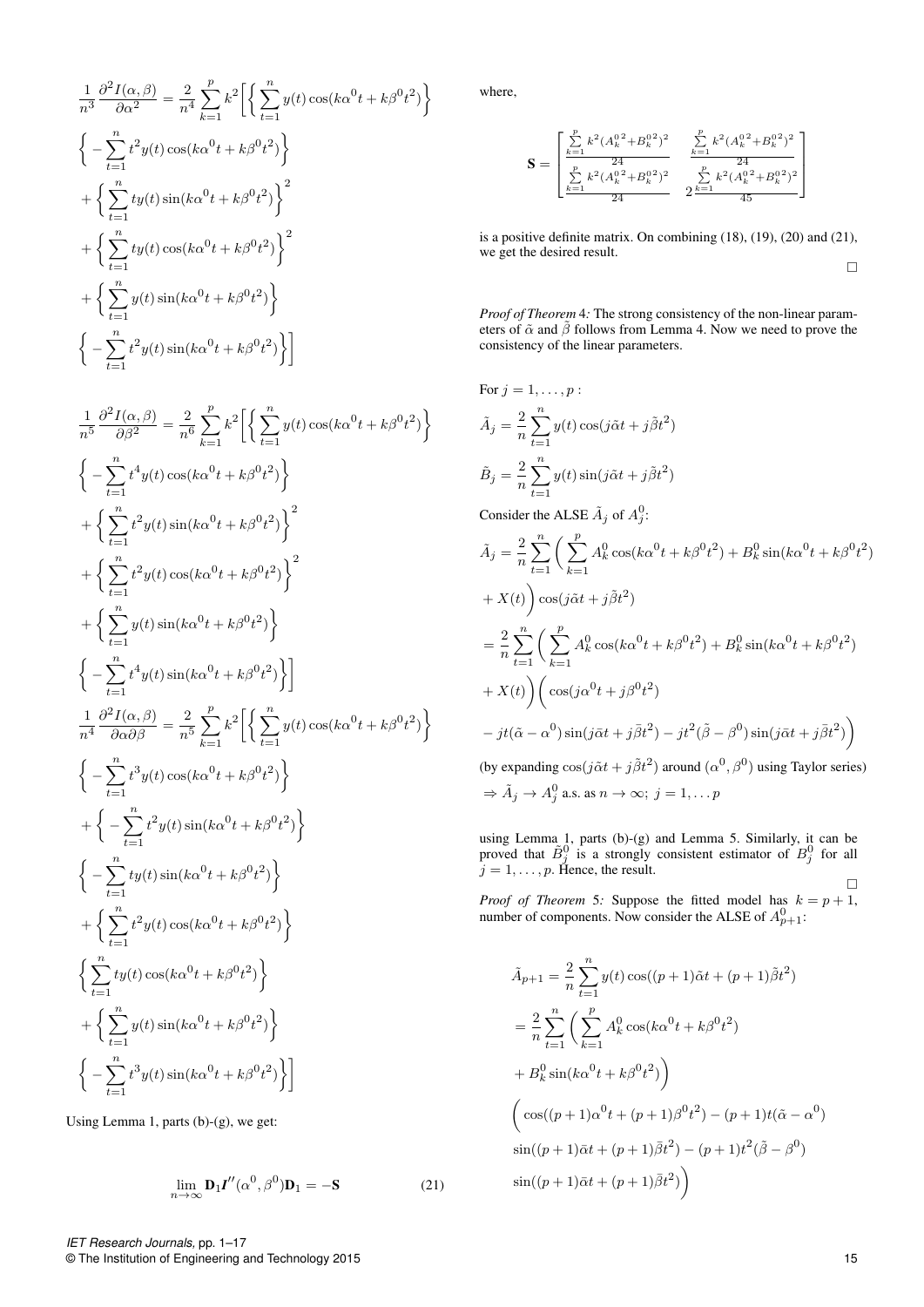$$
+\frac{2}{n}\sum_{t=1}^{n}X(t)\cos((p+1)\tilde{\alpha}t + (p+1)\tilde{\beta}t^{2})
$$

in the first term, we expand  $\cos((p+1)\tilde{\alpha}t + (p+1)\tilde{\beta}t^2)$ 

around  $(\alpha^0, \beta^0)$  using Taylor series)

Using Lemma 1, parts (e)-(g), Lemma 4 and 5, we have:

$$
\tilde{A}_{p+1} = \frac{2}{n} \sum_{t=1}^{n} X(t) \cos((p+1)\tilde{\alpha}t + (p+1)\tilde{\beta}t^2) + o(1).
$$

Now lastly using Lemma 2 of Lahiri [31], we get  $\tilde{A}_{p+1} \to 0$  a.s. Similarly, it can be shown that  $\tilde{B}_{p+1} \to 0$  a.s. and thereby, the result follows.

## *8.4 Proof of asymptotic normality of the ALSEs*

*Proof of Theorem* 6*:* Consider the following:

$$
\frac{1}{n}Q(\theta) = \frac{1}{n}\sum_{t=1}^{n} \left(y(t) - \sum_{k=1}^{p} (A_k \cos(k\alpha t + k\beta t^2) + B_k \sin(k\alpha t + k\beta t^2)\right)
$$
\n
$$
= \frac{1}{n}\sum_{t=1}^{n} y(t)^2 - \sum_{k=1}^{p} \left\{\frac{2}{n}\sum_{t=1}^{n} y(t)\{A_k \cos(k\alpha t + k\beta t^2) + B_k \sin(k\alpha t + k\beta t^2)\}\right\}
$$
\n
$$
+ \sum_{k=1}^{p} \left\{\frac{1}{n}\sum_{t=1}^{n} (A_k \cos(k\alpha t + k\beta t^2) + B_k \sin(k\alpha t + k\beta t^2)^2\right\}
$$
\n
$$
= \frac{1}{n}\sum_{t=1}^{n} y(t)^2 - \sum_{k=1}^{p} \left\{\frac{2}{n}\sum_{t=1}^{n} y(t)\{A_k \cos(k\alpha t + k\beta t^2) + B_k \sin(k\alpha t + k\beta t^2)\}\right\} + \sum_{k=1}^{p} \frac{1}{2}\left(A_k^2 + B_k^2\right) + o(1)
$$
\n
$$
= C - \frac{1}{n}J(\theta) + o(1).
$$
\nHere,  $C = \frac{1}{n}\sum_{t=1}^{n} y^2(t)$  and\n
$$
\frac{1}{n}J(\theta) = \sum_{k=1}^{p} \left\{\frac{2}{n}\sum_{t=1}^{n} y(t)\{A_k \cos(k\alpha t + k\beta t^2) + B_k \sin(k\alpha t + k\beta t^2)\}\right\} - \sum_{k=1}^{p} \frac{1}{2}\left(A_k^2 + B_k^2\right).
$$

Note that at  $A_k = \tilde{A}_k$  and  $B_k = \tilde{B}_k$ :

$$
J(\tilde{A}_1, \tilde{B}_1, \dots, \tilde{A}_p, \tilde{B}_p, \alpha, \beta) = 2I(\alpha, \beta).
$$

Hence the estimator of  $\theta$  which maximizes  $J(\theta)$  is equivalent to  $\tilde{\theta}$ , the ALSE of  $\theta^0$ . Therefore, by Taylor series expansion and using the fact that  $\mathbf{J}'(\tilde{\boldsymbol{\theta}}) = 0$ :

$$
(\tilde{\theta} - \theta^0) = -J'(\theta^0)[J''(\bar{\theta})]^{-1}.
$$

Post-multiplying the above equation with  $\mathbf{D}^{-1}$ , we have:

$$
(\tilde{\boldsymbol{\theta}} - \boldsymbol{\theta}^{\mathbf{0}})\mathbf{D}^{-1} = -\mathbf{J}'(\boldsymbol{\theta}^{\mathbf{0}})\mathbf{D}[\mathbf{D}\mathbf{J}''(\bar{\boldsymbol{\theta}}))\mathbf{D}]^{-1}.
$$
 (22)

Based on the following famous number theoretic conjecture (see Montgomery [11] or Lahiri [31]):

*Conjecture* : If  $\theta_1, \theta_2, \theta'_1, \theta'_2 \in (0, \pi)$ , then except for a countable number of points:

 $\lim_{n\to\infty}\frac{1}{n^k}$  $\frac{1}{n^k\sqrt{n}}$  $\sum_{n=1}^{\infty}$  $t=1$  $t^k \cos(\theta_1 t + \theta_2 t^2) \sin(\theta_1' t + \theta_2' t^2) = 0,$ 

Additionally, if  $\theta_2 \neq \theta'_2$ 

$$
\lim_{n \to \infty} \frac{1}{n^k \sqrt{n}} \sum_{t=1}^n t^k \cos(\theta_1 t + \theta_2 t^2) \cos(\theta_1' t + \theta_2' t^2) = 0,
$$
  

$$
\lim_{n \to \infty} \frac{1}{n^k \sqrt{n}} \sum_{t=1}^n t^k \sin(\theta_1 t + \theta_2' t^2) \sin(\theta_1' t + \theta_2' t^2) = 0,
$$

 $k = 0, 1, 2, \ldots$  it can be shown that:

$$
\lim_{n \to \infty} \mathbf{Q}'(\boldsymbol{\theta}^{\mathbf{0}}) \mathbf{D} = -\lim_{n \to \infty} \mathbf{J}'(\boldsymbol{\theta}^{\mathbf{0}}) \mathbf{D}, \text{ and}
$$
 (23)

$$
\lim_{n \to \infty} \mathbf{D} \mathbf{Q}''(\boldsymbol{\theta}^{\mathbf{0}}) \mathbf{D} = -\lim_{n \to \infty} \mathbf{D} \mathbf{J}''(\boldsymbol{\theta}^{\mathbf{0}}) \mathbf{D}.
$$
 (24)

Using (23) and (24) in (22), we have the following asymptotic equivalence:

$$
(\tilde{\theta} - \theta^0) \mathbf{D}^{-1} \stackrel{\text{a.eq.}}{=} (\hat{\theta} - \theta^0) \mathbf{D}^{-1}.
$$

Hence, the result.

 $\Box$ 

## *9* **References**

- 1 Abatzoglou, T. J., 1986 Fast maximnurm likelihood joint estimation of frequency and frequency rate. IEEE Transactions on Aerospace and Electronic Systems, Vol. 6, pp. 708-715.
- 2 Richards, F. SG., 1962. A method of maximum-likelihood estimation. Journal of the Royal Statistical Society. Series B (Methodological), pp.469-475.
- 3 Jennrich, R.I., 1969. Asymptotic properties of non-linear least squares estimators. The Annals of Mathematical Statistics, 40(2), pp.633-643. 4 Walker, A.M., 1971. On the estimation of a harmonic component in a time series
- with stationary independent residuals. Biometrika, 58(1), pp.21-36. 5 Kay, S.M. and Marple, S.L., 1981. Spectrum analysis− a modern perspective.
- Proceedings of the IEEE, 69(11), pp.1380-1419. 6 Wu, C.F., 1981. Asymptotic theory of nonlinear least squares estimation. The
- Annals of Statistics, pp.501-513. 7 Djuric, P. M., and Kay, S. M., 1990 Parameter estimation of chirp signals. IEEE
- Transactions on Acoustics, Speech, and Signal Processing, Vol. 38, Issue 12, pp. 2118-2126.
- Peleg, S. and Porat, B., 1991 Linear FM signal parameter estimation from discretetime observations. IEEE Transactions on Aerospace and Electronic Systems, Vol. 27, Issue 4, pp. 607-616.
- 9 Quinn, B.G. and Thomson, P.J., 1991. Estimating the frequency of a periodic function. Biometrika, Vol. 78, Issue 1, pp. 65-74.
- 10 Stoica, P., 1993. List of references on spectral line analysis. Signal Processing, 31(3), pp.329-340.
- 11 Montgomery, H.L., 1994. Ten lectures on the interface between analytic number theory and harmonic analysis (No. 84). American Mathematical Society.
- 12 Prasad, S., Chakraborty, M. and Parthasarathy, H., 1995. The role of statistics in signal processing- 'a brief review and some emerging trends. Indian Journal of Pure and Applied Mathematics, 26, pp.547-578.
- 13 Li, H., Stoica, P. and Li, J., 2000. Computationally efficient parameter estimation for harmonic sinusoidal signals. Signal Processing, Vol. 80, Issue 9, pp. 1937-1944.
- 14 Quinn, B.G. and Hannan, E.J., 2001. The estimation and tracking of frequency (Vol. 9). Cambridge University Press.
- 15 Stylianou, Y., 2001. Applying the harmonic plus noise model in concatenative speech synthesis. IEEE Transactions on Speech and Audio Processing, 9(1), pp.21-29.
- 16 Saha, S. and Kay, S. M., 2002 Maximum likelihood parameter estimation of superimposed chirps using Monte Carlo importance sampling. IEEE Transactions on Signal Processing, Vol. 50, Issue 2, pp. 224-230.
- 17 Kundu, D. and Nandi, S., 2003. Determination of discrete spectrum in a random field. Statistica Neerlandica, 57(2), pp.258-284.
- 18 Chan, K.W. and So, H.C., 2004. Accurate frequency estimation for real harmonic sinusoids. IEEE Signal Processing Letters, Vol. 11, Issue 7, pp.609-612.
- 19 Myburg, F., Den Brinker, A.C. and Van Eijndhoven, S., 2004, April. Multicomponent chirp analysis in parametric audio coding. In Fourth IEEE Benelux Signal Processing Symposium.